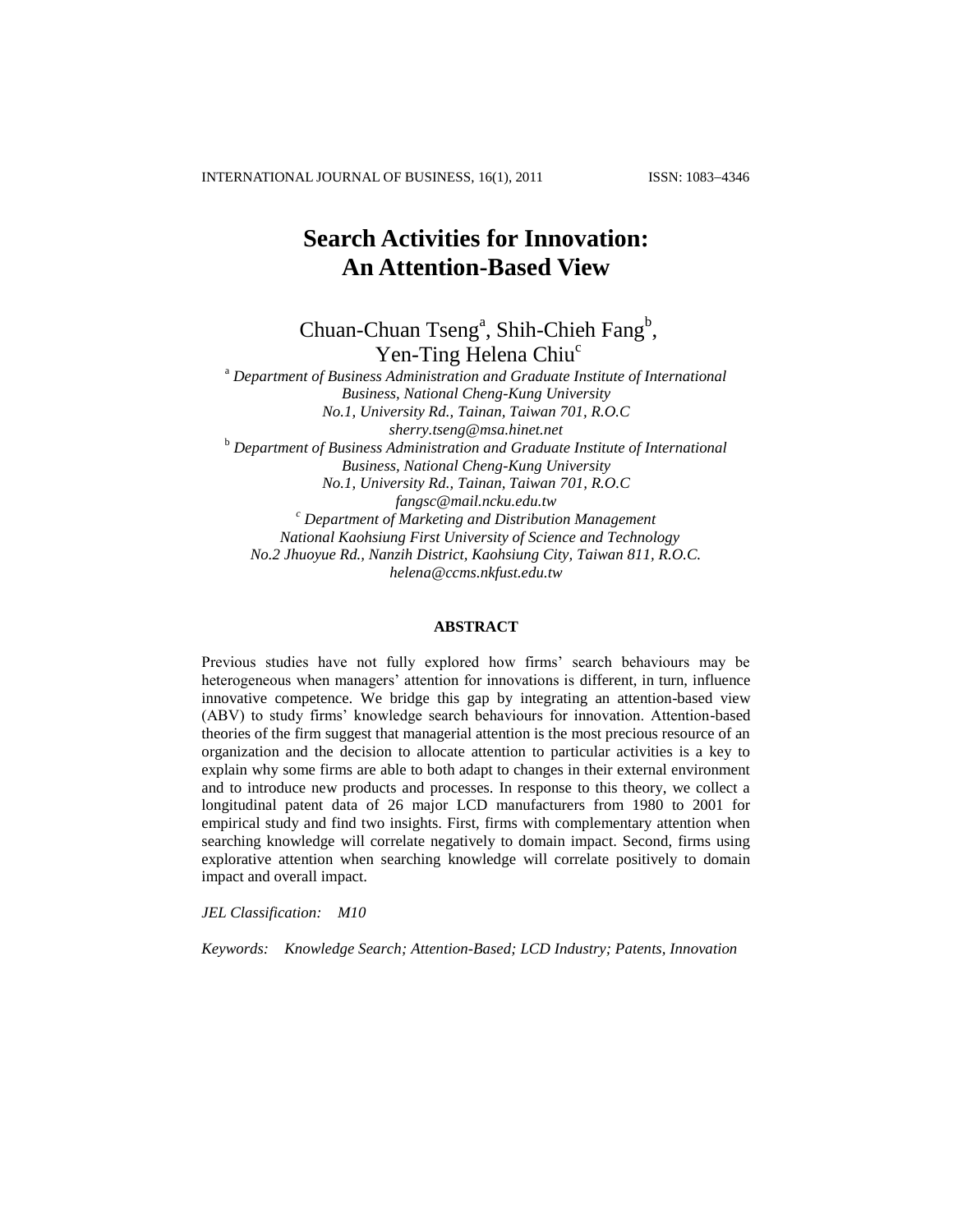# **I. INTRODUCTION**

Innovation is among the essential processes for success, survival, and renewal of organizations, particularly for firms in either fast-paced or competitive markets (Brown and Eisenhardt, 1995). A central part of the innovation process involves search for new ideas that have commercial potential. Investigating search has also become a key element in efforts to explain innovative performance. Accordingly, a variety of empirical studies have indicated that two divergent search strategies can significantly influence firms" innovative performances (Cohen and Levinthal, 1990; Katila, 2002; Katila and Ahuja, 2002; Laursen and Salter, 2006). On the one hand, a firm must center its attention within its own technological trajectory, which is called "internal search strategy" (Cohen and Levinthal, 1990; Katila, 2002; Katila and Ahuja, 2002). On the other hand, a firm must acquire knowledge extensively that will serve as the seed for future technological developments, which is called "external search strategy" (Laursen and Salter, 2006).

Indeed, the above researchers strongly suggest that searching internally and externally across a variety of search channels can provide ideas and resources that help firms exploit or explore innovative opportunities. However, knowledge search is not without cost. It can be time consuming, expensive and laborious. Firms often invest considerable amounts of time, money and other resources in the search for innovative opportunities, but additional search becomes unproductive. This is evident in Katila and Ahuja"s (2002) finding that "over-search" may indeed hinder innovation performance. Koput (1997) also provides three related reasons why over-searching may have a negative influence on performance. First, there may be too many ideas for the firm to manage and choose (the absorptive capacity problem). Second, many innovative ideas may come at the wrong time and in the wrong place to be fully exploited (the timing problem). Third, although there are so many ideas, few of them are taken seriously or given the required level of attention or effort to bring them into implementation (the attention allocation problem).

As implied by the name, the attention allocation problem is the key element in attention-based theories of the firm (Simon, 1947; Ocasio, 1997). This theory suggests that managerial attention is the most precious resource inside the organization and that the decision to allocate attention to particular activities is a key factor in explaining why some firms are able to both adapt to changes in their external environment and to introduce new products and processes. Central to this approach is to highlight the pool of attention inside the firm and how this attention is allocated. According to the theory, decision-makers need to concentrate their energy, effort and mindfulness on a limited number of issues in order to achieve sustained strategic performance (Ocasio, 1997). Contrarily, a poor allocation of managerial attention can lead to firms engaging in too many (or too few) external and internal communication channels. Thus, it is essential that knowledge sources require careful management so that search efforts are not dispersed across too many search channels. Choosing the right amount of resources to allocate to search and innovation is often a critical decision for organizations.

Gavetti and Levinthal (2000) classify firm search behaviour into two decision models: backward looking and forward looking. The backward-looking search model reflects incremental trial-and-error learning and the adaptive selection of routines. The decision rules used in the backward-looking approach are dominated by experience and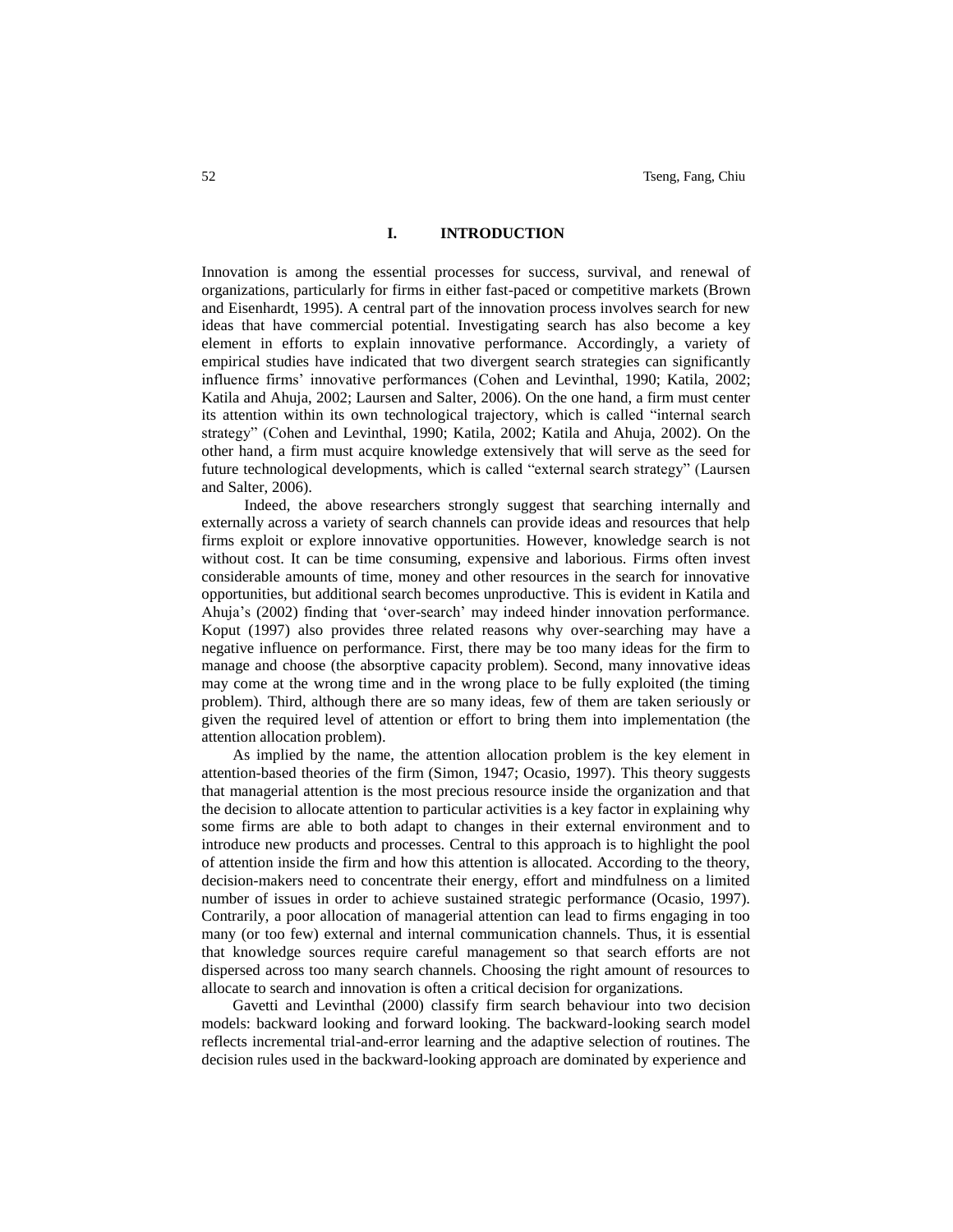perfomance feedback (Greve, 2003). The forward looking search model, in contrast, focuses on the evaluation of alternatives based on decision makers" understanding of the future and the probable outcomes of engaging in planned behaviour. It regards the cognitive representations of the future as critical determinants of organizational choices and actions (Gavetti and Levinthal, 2000). With recognition of the bounded rationality of decision makers and the goal-directed, rule-based nature of organizations, Chen (2008) develops a behavioural forward-looking search model by incorporating prospect theory, organizational risk literature, and the logic of the behavioral theory of the firm. Chen"s model suggests that comparing firms" performance expectation and performance target translates the cognitive representation of the firms" future into their subsequent actions.

A behavioural forward-looking search model, on the other hand, implies that firms translate a cognitive image of the future into firms" actual behaviour (Gavetti and Levinthal, 2000). Firms tend to increase their search intensity with firm"s past performance above firm-based aspiration (historical comparison) but decrease when they outperform industry-based aspiration (social comparison) (Chen, 2008). However, previous literatures have not fully explored how firms" knowledge search behaviours may be heterogeneous when managers" attention for innovations varies that, in turn, influences innovation performances. In order to bridge this gap, we use an attention-based view (ABV) (Ocasio, 1997) to explain heterogeneity in managers' attention to knowledge searching activities for innovations. Therefore, this paper has two objectives. First, it introduces a typology of knowledge search activities that recognize the managers" attention allocation among different types of organizational boundary knowledge and technological boundary knowledge. Second, in order to test this attention-based view (ABV), we use patent citation data from global liquid crystal display (LCD) firms to empirically explore how these four types of knowledge search attention affect firms" innovation performances.

The paper is structured as follows. Section II reviews prior literature and Section III develops research model and hypotheses. Section IV discusses research methodology. Section V reports the results from our empirical analysis. In Section VI, implications for research and practice are discussed.

# **II. LITERATURE REVIEW**

#### **A. Attention-Based Theory Of The Firm**

Attention constitutes a broad field of research that spans several disciplines and fields of inquiry (Jones and Baumgartner, 2005; Thornton, 2004). For most organizational scholars, attention refers to the set of elements (events, trends, ideas and, in our case, knowledge search) that occupies the consciousness of managers (Dutton et al, 1989; Fiske and Taylor, 1984). The emerging attention-based view of the firm (Ocasio, 1997; Ocasio and Joseph, 2005; Yadav et al, 2007; Bouquet and Birkinshaw, 2008) portrays attention as a meta-construct. Attention is defined to encompass the noticing, encoding, interpreting and focusing of time and effort by organizational decision-makers on both issues and answers. Thus, to explain firm behaviour is to explain how organizations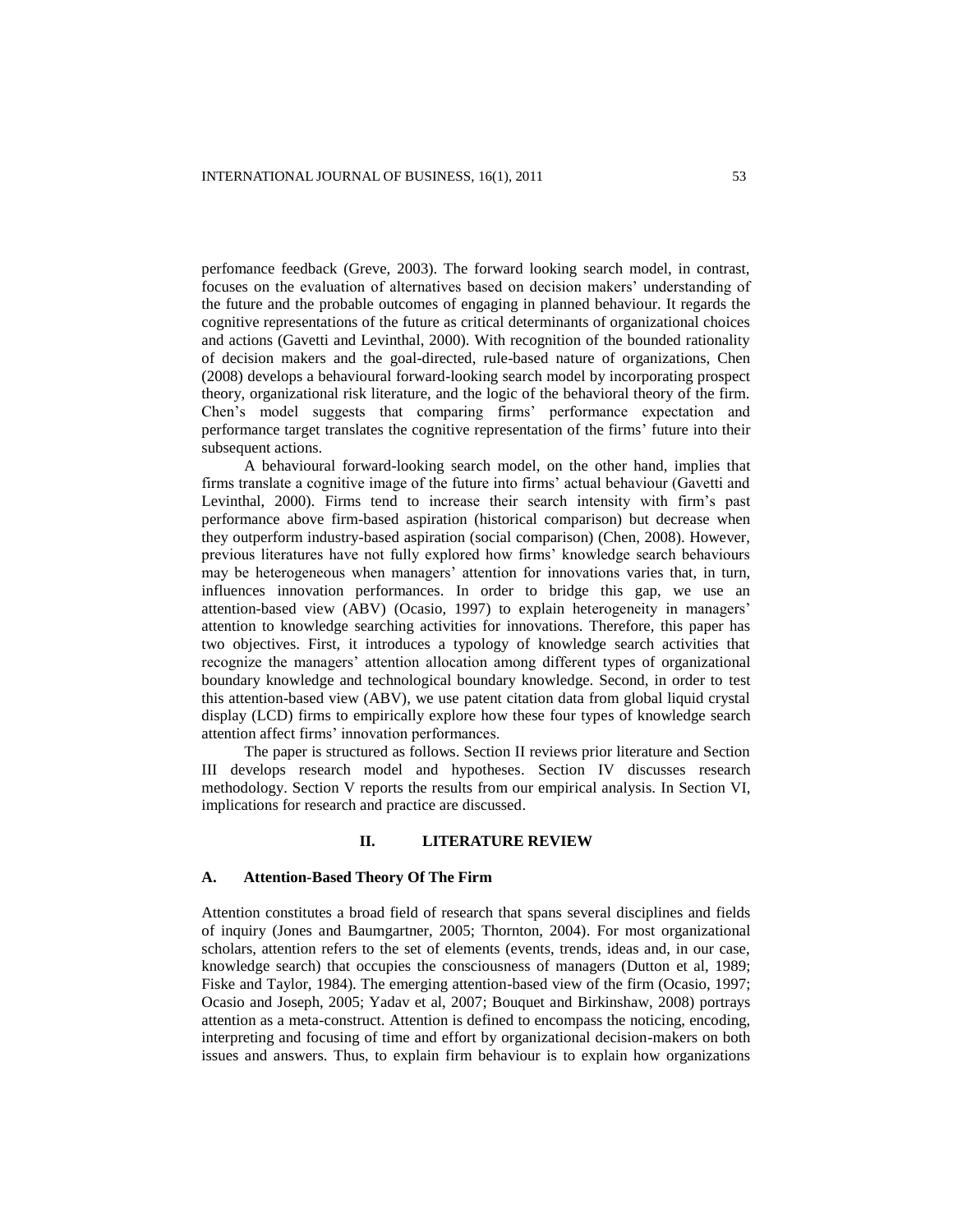channel and distribute the attention of their managers (Ocasio, 1997).

The attention-based view of the firm is revitalized by Ocasio's (1997) contribution based on Simon"s (1947) attention perspective on administrative behavior. He further integrates and extends prior theory on managerial and organizational cognition (Daft and Weick, 1984). Ocasio (1997) develops three principles of the attention-based view of the firm. The first principle refers to the *focus of attention*. The focus of attention includes that decision makers focus their attention on a limited set of issues and answers, and that the issues and answers they attend to and enact determine what they do. The *situated attention* represents the second principle where it incorporates that the attention of decision-makers is situated in the firm"s procedural and communication channels. The third principle refers to the *structural distribution of attention*. The distributed focus of attention among decision makers participating in the firm"s procedural and communication channels is generated by the rules, resources, players, and social positions of the firm (Ocasio, 1997). All three principles are based on cognitive processes such as cognitive diversity, comprehensiveness, and extensiveness reflecting the mental models of managers (Miller et al., 1998; Cho and Hambrick, 2006).

By drawing on the attention-based theory of the firm, this article offers a different but complementary perspective on knowledge search for innovation. It concentrates on the neglected roles of management attention and situated attention. By investigating both roles, an additional explanation why firms with different knowledge search attention will have different innovative competence is offered.

#### **B. Knowledge Search and Attention**

Knowledge search is a problem-solving activity (Nelson and Winter, 1982). In knowledge search, firms solve problems by combining knowledge elements with the goal of creating new products. Essentially, knowledge search is a type of organizational learning process (Huber, 1991) whereby organizations can improve upon their current technologies (Nelson and Winter, 1982), learn and develop new skills (Mahadok and Walker, 1996), as well as adapt to environmental changes (Cyert and March, 1963). In other words, firms may be innovative because they productively translate their internal knowledge into new products, or because they capture knowledge spill over from other firms or from academia.

One innovation challenge involves the mastery of two divergent tasks (March, 1991; Nerkar and Roberts, 2004). On the one hand, a firm must centre its attention on a bounded set of techniques in order to cultivate valuable and commercially viable products; the task here is local search or exploitation (Leonard-Barton, 1992; March, 1991). On the other hand, a firm must continually acquire a diverse and novel body of knowledge that will serve as the seeds for future technological developments; here, the firm"s task is distant search or exploration (March, 1991; Nelson and Winter, 1982). Although firms are generally adept at local search, distant search often proves challenging (Henderson and Clark, 1990; Tushman and Anderson, 1986). A firm"s accumulated capabilities delimit the scope of search as well as the capacity to comprehend and apply new knowledge (Cohen and Levinthal, 1990; Nelson and Winter, 1982). Furthermore, in carrying out distant search, firms must often span organizational boundaries, yet knowledge is especially difficult to identify and acquire through market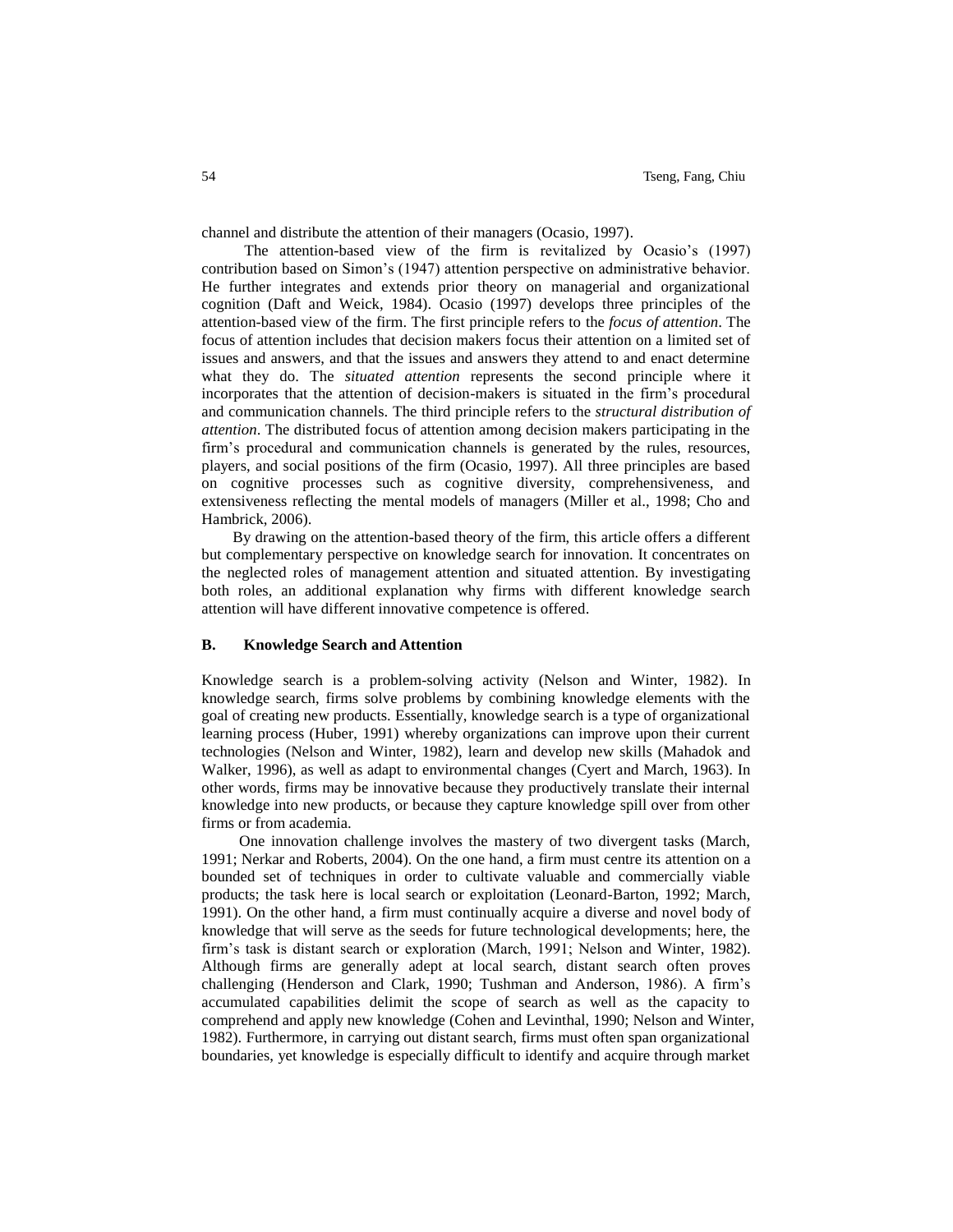mechanisms (Teece, 1980; Von Hippel, 1994). In doing so, a manager is required to allocate attention between organizational and technological boundaries in knowledge search activities.

Attention-based theories (Simon, 1947; Ocasio, 1997) suggest that managerial attention is the most precious resource inside an organization. The decision to allocate attention to particular activities is a key factor that explains why some firms are able to both adapt to changes in their external environment and to introduce new products and processes. Central to this approach is the ability to focus the pool of attention inside the firm and determine how this attention is allocated. According to the ABV theory, managers are required to "concentrate their energy, effort and mindfulness on a limited number of issues' in order to achieve a firm's sustained innovation success (Ocasio, 1997).

Therefore, this study proposes a typology of knowledge search attention that takes place both within and across organizational and technological boundaries. Moreover, this research focuses on the types of knowledge search attention that will impact a firm"s innovation competence. Such findings can help managers allocate their limited attentional capacity to the correct knowledge search boundary and not be constrained by their current frames of reference. From the attention perspective, organizational members have a limited attentional capacity (Simon, 1947), a constraint with implications for how issues facing an organization are addressed. Attentional capacity can be limited by decision makers" general receptivity to stimuli as well as their ability to focus on competing sensory inputs (Ocasio and Joseph, 2005). Ocasio and Joseph also suggest that organizational attention is both backward and forward looking; it seeks to solve organizational problems and failures while providing links with perceived opportunities and threats in the environment.

#### **C. Innovative Competence**-**Domain Impact and Overall Impact**

Put differently, managers capture the appropriate attention in order to search for complementary knowledge and novel solutions will accelerate the innovative competence, which refers to the discovery of new methods or materials (Freeman and Soete, 1997) rather than its subsequent commercialization. More specifically, Quintana-Garcia and Benavides-Velasco use invention as a proxy indicator of innovative competence (Quintana-Garcia and Benavides-Velasco, 2008), since invention is the creation of new products and process through the development of new knowledge or the combination of existing knowledge (Grant, 2002). Studying the determinants of inventions is of importance because they represent valuable sources of competitive advantage (Barney, 1991). Recent advances in databases and search techniques also have enabled forward searches that allow researchers to investigate the impact of an invention (Bogner and Bansal, 1998; Sorensen and Stuart, 2000). Forward-looking citation counts are good proxies for the impact of inventions. Furthermore, highly cited patents lead to more economic profits than patents that are less frequently cited (Harfhoff et al., 1999). Therefore, we use the term "impact" (Rosenkopf and Nerkar, 2001) to denote the innovative competence of a firm.

# **a. Domain Impact**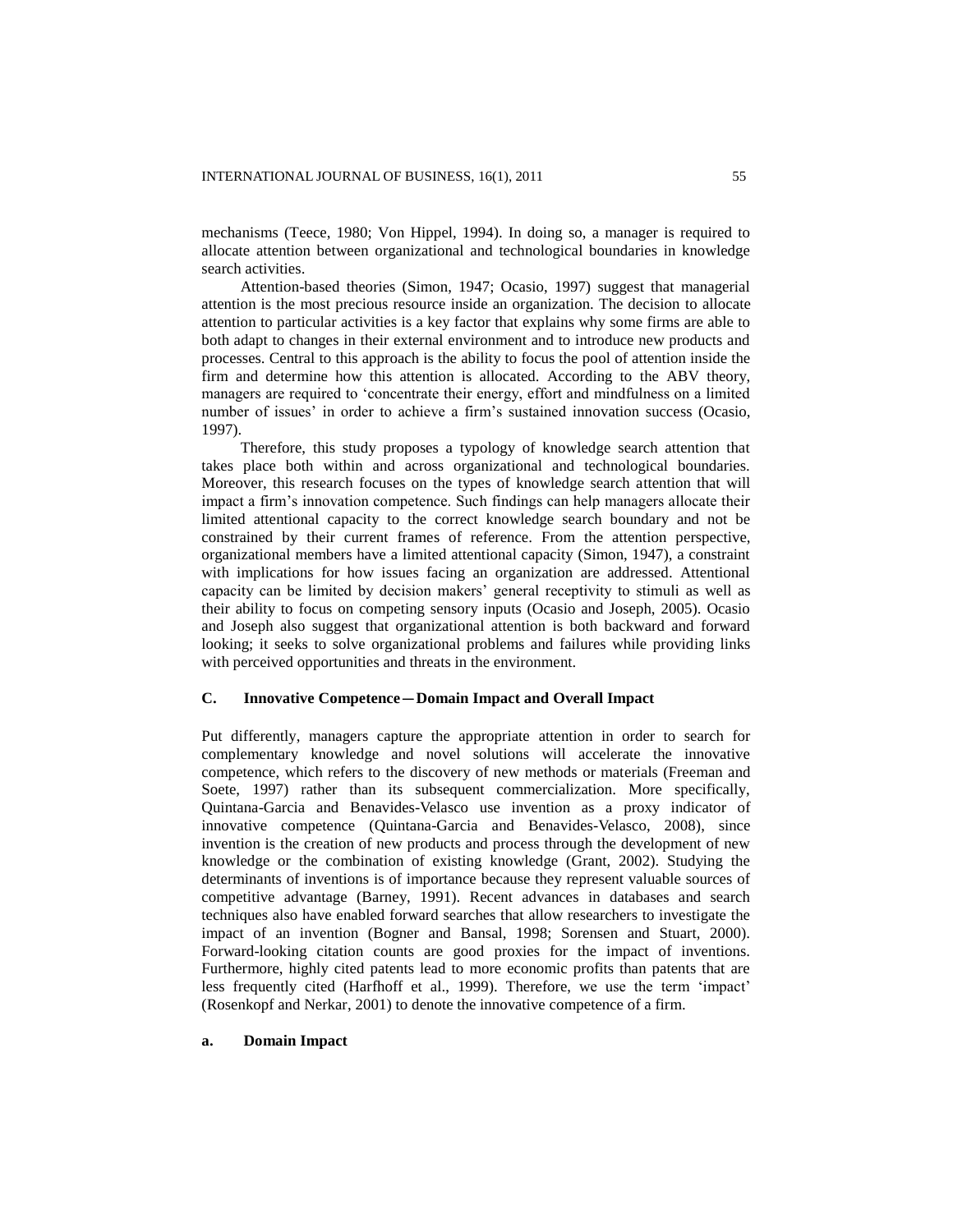Domain impact reflects a firm"s innovative competence to influence in a specific technological arena (Rosenkopf and Nerkar, 1999)*.* Specifically, firm-level technological trajectories influence, and are influenced by, both the trajectories of other firms and the overall evolution of the product class. In other words, firms do not make decisions about which technological options to pursue without regard to the actions of other firms; technological evolution is generated by communities of organizations (Rosenkopf and Tushman, 1998; Tushman and Rosenkopf, 1992). To capture this interdependent evolution of firm-level exploration trajectories, we need to understand if knowledge generated by one firm is assimilated by others. We use the term "domain impact" to denote knowledge retained and built upon as technology continues to evolve. Domain impact may be evaluated within a specific technological domain or more broadly. If the patents of a focal firm were cited by other firms involved in the development of the same technology, the focal firm will extend the impact of innovation on subsequent technological development (Rosenkopf and Nerkar, 2001) and maintain technological leadership within the particular product class arena and its associated technological community.

#### **b. Overall Impact**

In contrast to influencing a specific technological domain, some new knowledge may be influential beyond its focal technological domain. In contrast to domain impact, overall impact represents a firm"s innovative competence to create broadly useful technological developments (Rosenkopf and Nerkar, 1999)*.* While these developments may not be harnessed for their commercial potential by the firm, they represent possible avenues whereby the firm may choose to diversify. Thus, we are likely to observe that certain knowledge search attention may result in higher overall impact at the expense of domain impact, or vice versa.

Therefore, domain impact and overall impact can represent innovative competence in certain ways. Also, it has been shown that innovative competence differences between firms are based on the varying capabilities in allocating attention for knowledge search. Furthermore, investigative search has also become a key element in efforts to explain innovative competence.

#### **III. RESEARCH MODEL AND HYPOTHESES**

#### **A. Four Types of Knowledge Search Attention**

In Figure 1, four types of knowledge search attention are generated by considering whether the knowledge search is internal or external to the firm (the *x*-axis), as well as whether the knowledge search is derived from similar or distant technology (the *y*-axis). Implicit in this typology is the notion that knowledge searching behaviour is undertaken by some technological subunit of the firm, which then faces the choice of whether or not to integrate knowledge from distant technological domains or to focus on similar technological knowledge. It also faces the choice of whether to search for knowledge within the firm (either its own knowledge or that of other technological subunits in the firm) or from external sources. From the attentional perspective, a firm is tasked with choosing which type of knowledge search attention that is worth the allocation of innovative effort across various technologies. The following sections present the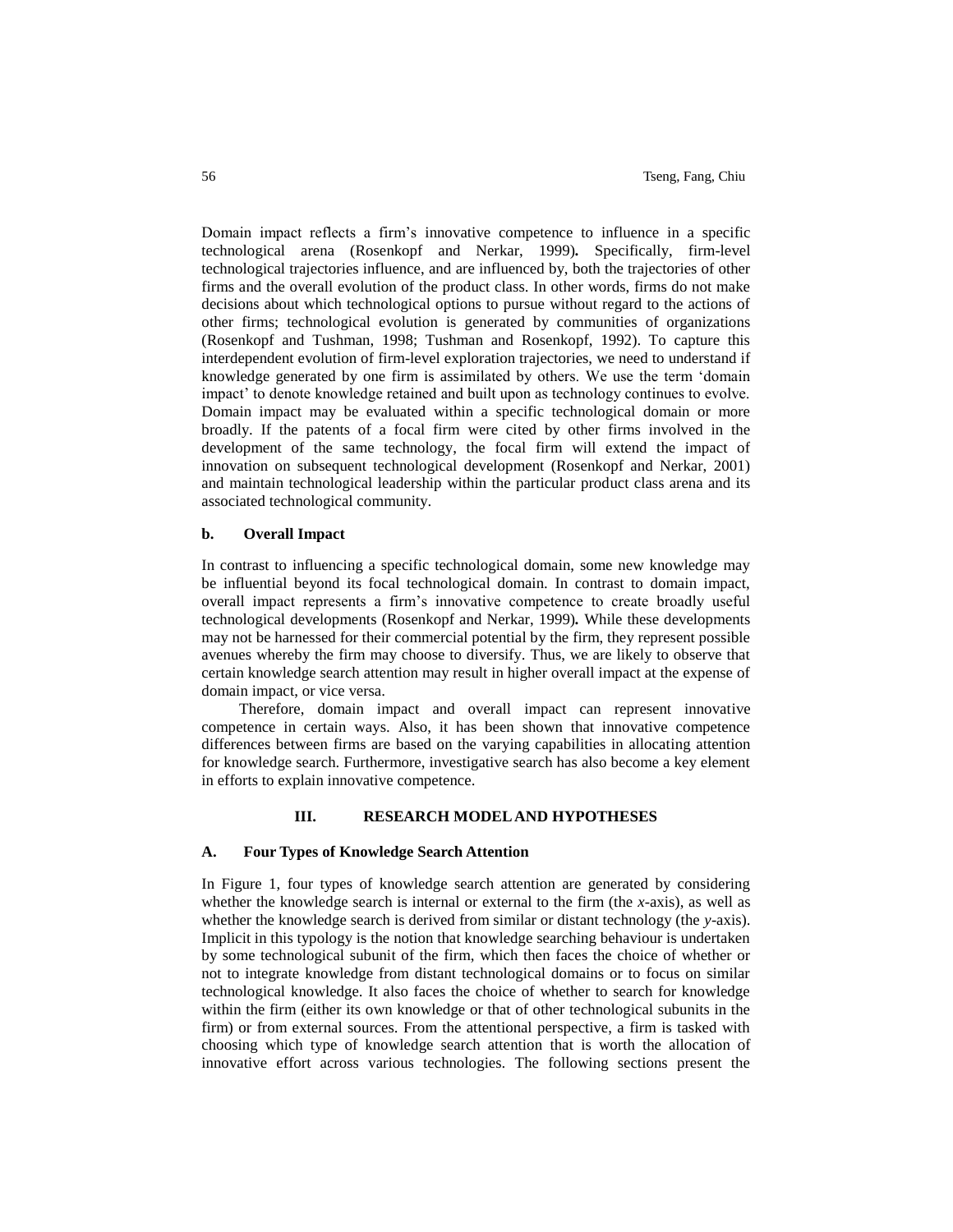relationships between different types of knowledge search attention and innovative competence as shown in the research framework depicted in Figure 2.



**Figure1** Four types of knowledge search attention



**Figure 2**

# **a. Exploitative Attention and Impact**

"Exploitative attention" refers to the amount of attention devoted to searching for similar knowledge within the firm. March (1991) argued that to survive, firms need to engage in both exploitation and exploration. Exploration concerns the degree with which an organization accumulates new knowledge, while exploitation concerns the leverage of old knowledge. Thus, neither organizational nor technological boundary knowledge is scanned during this type of exploitative attention where all knowledge search activity is contained within the firm and within technological boundaries. During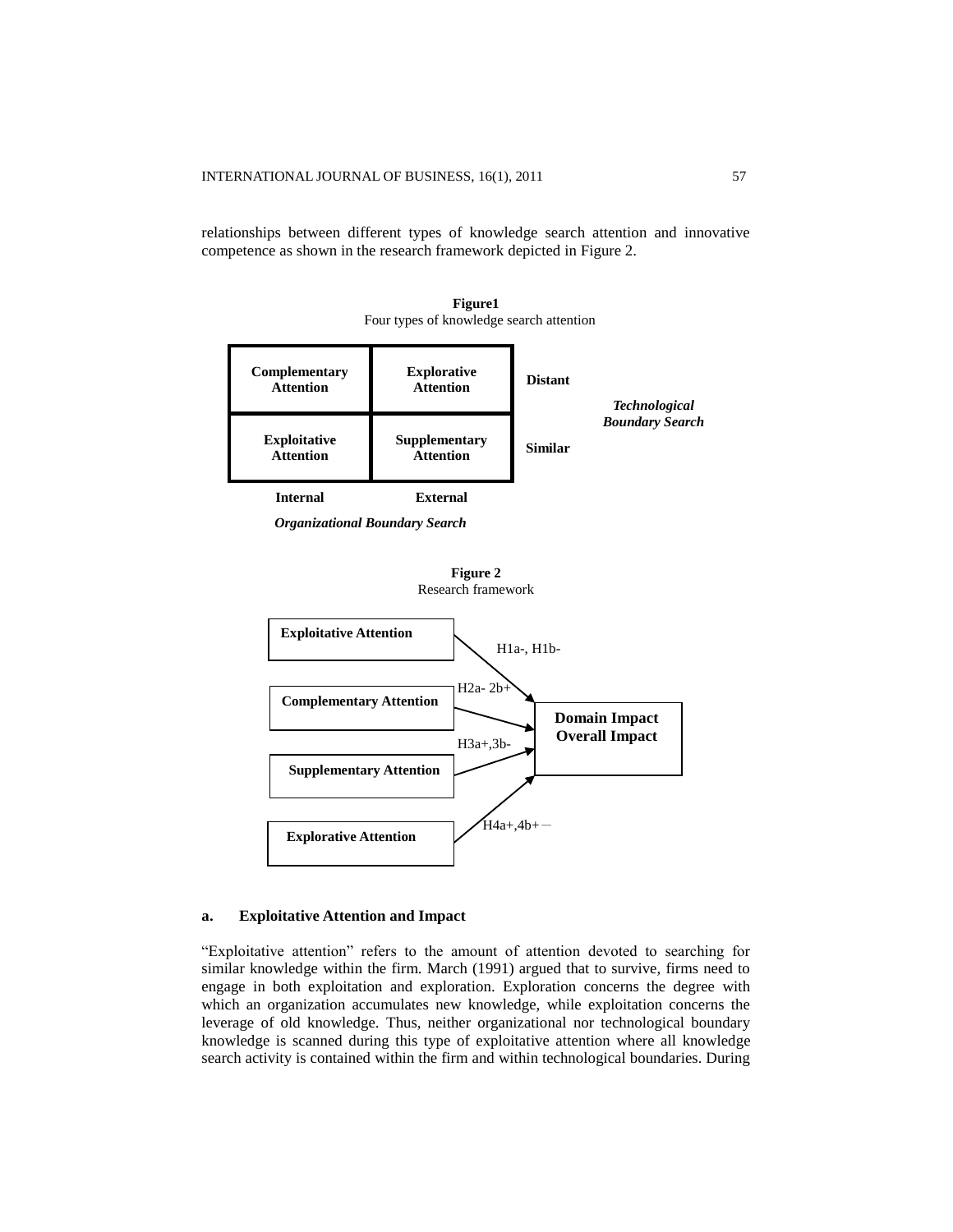exploitative attention, a firm focuses on similar technology residing within the firm. However, the focus that sustains such first-order competence can lead firms to develop "core rigidities" (Leonard-Barton, 1992) or fall into "competence traps" (Levitt and March, 1988). Thus, the more exploitative attention, the less ability for a firm to influence in a specific technological arena and the less ability for a firm to create broadly useful technological developments.

While the aforementioned studies indicate the risks of relying on exploitative attention, we suggest that:

- **H1a:** Knowledge search with exploitative attention will be negatively related to domain impact.
- **H1b:** Knowledge search with exploitative attention will be negatively related to overall impact.

# **b. Complementary Attention and Impact**

"Complementary attention" refers to the amount of attention devoted to scanning technologically distant knowledge residing within the firm. The technological subunit utilizes knowledge from a different technological domain but is able to obtain knowledge from another subunit within the firm. Here, 'complementary' is used to reflect the dissimilarity between existing knowledge and searching knowledge. The purpose of complementary attention is to widen the knowledge scope of the technological subunit and can enable a firm to extend both its knowledge range and strengthen its competitiveness and innovative competence in the marketplace. In other words, the more complementary attention, the less these developments will impact the specified technological domain and the more these developments will impact subsequent technological evolution beyond the domain. Thus, we propose:

- **H2a:** Knowledge search with complementary attention will be negatively related to domain impact.
- **H2b:** Knowledge search with complementary attention will be positively related to overall impact.

#### **c. Supplementary Attention and Impact**

"Supplementary attention" refers to the amount of attention devoted to the knowledge search activities of other organizations close to the technology of a firm"s own interest. The technological subunit identifies knowledge from its own technological domain but obtains that knowledge from other firms. The purpose of supplementary attention is to deepen the knowledge specialization rather than broadening its knowledge scope of the firm. Thus, firms with supplementary attention when searching knowledge can be used to improve an existing product/service or can be used as a springboard to help launch a new product/service. In other words, the more supplementary attention, the more these developments will impact the specified technological domain, and the less these developments will create broadly useful technological developments.

Drawing on these arguments, it is suggested: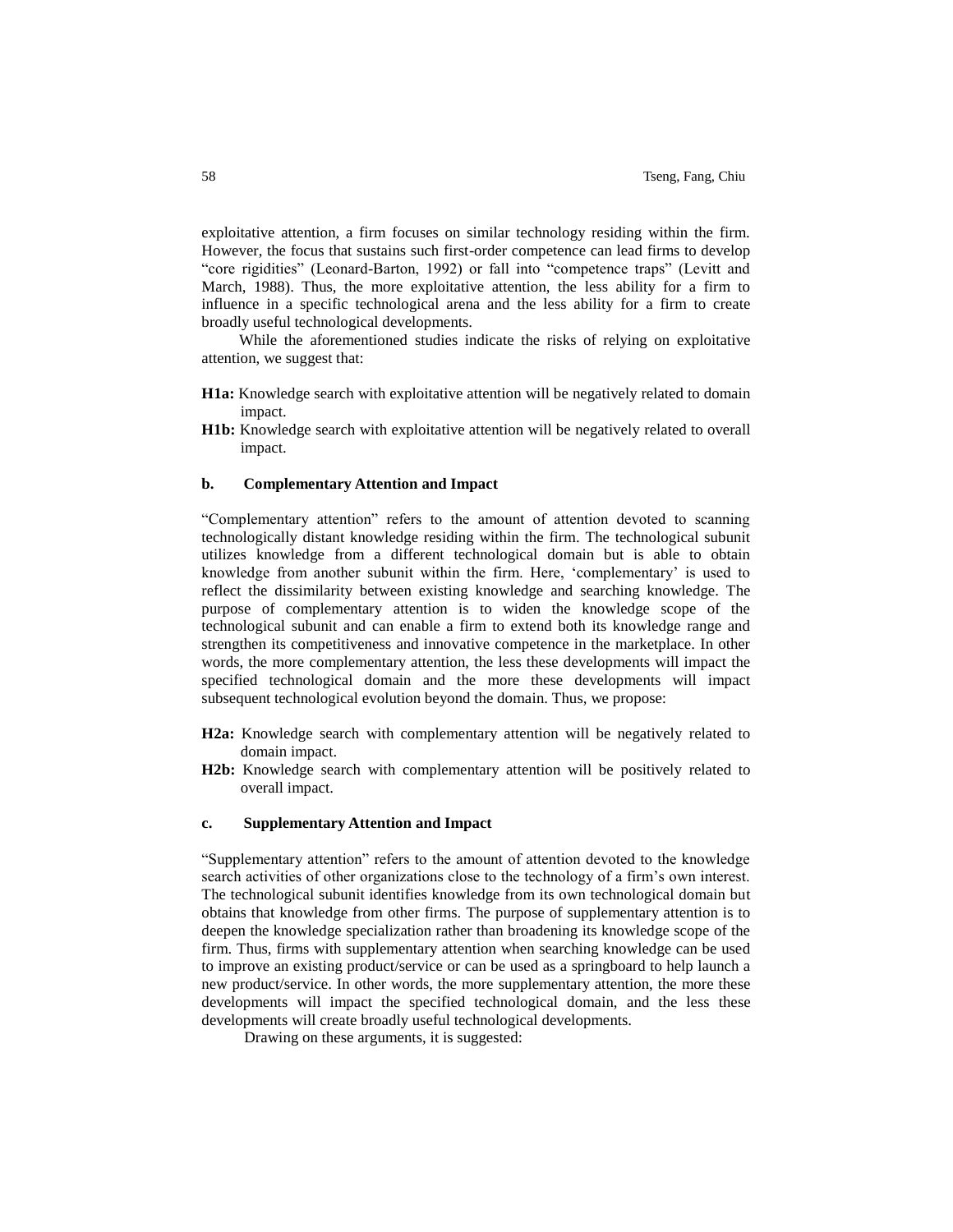- **H3a:** Knowledge search with supplementary attention will be positively related to domain impact.
- **H3b:** Knowledge search with supplementary attention will be negatively related to overall impact.

# **d. Explorative Attention and Impact**

"Explorative attention" refers to the amount of attention devoted to knowledge search activities from distant technologies that exist outside of the firm. The technological subunit utilizes knowledge from different technological domains outside the firm; thus, both organizational and technological boundaries are spanned during this type of explorative attention. As mentioned above, March (1991) argues that to survive, firms need to engage in both exploitation and exploration. Exploration has to do with the degree to which a firm accumulates new knowledge, while exploitation concerns the leverage of old knowledge. Firms with explorative attention when searching knowledge will not only improve an existing product/service but will also explore possible avenues where the firm may choose to diversify. In other words, the more explorative attention, the more these developments will impact the specified technological domain, and the more these developments will create broadly useful technological developments.

- **H4a:** Knowledge search with a high level of explorative attention will be positively related to domain impact.
- **H4b:** Knowledge search with a high level of explorative attention will be positively related to overall impact.

# Ⅳ**. RESEARCH METHODOLOGY**

#### **A. Patent Citation**

To examine our hypotheses, we measured impact using patent data. A patent document provides valuable information about innovation from the firm generating the innovation (assignee), the location of innovation (inventor location), the date of innovation (date when the patent was filed for), and the technology of innovation (technology class). Each patent document also has information about the patents it cites (cited patents) and the patents citing it (citing patents) filed under the U.S. Patent System. Patent citation data enable us to identify the external knowledge used to generate the patent and examine the impact of a particular innovation. Each patent contains citations to previous patents ("prior art"). Thus, the overall pattern of citations to *earlier* patents provides a credible record of built-upon knowledge which we examine on a yearly basis. At the same time, patents granted to a firm in any year that are *subsequently* cited by other firms, permit the construction of domain impact measures.

The findings of Stolpe"s study (2002) can be summarized as follows: patent citations in LCD technology and the knowledge spill over, to which they point, are not random. The study thus confirms there is an opportunity to use patent information to explore the changing nature of diffused knowledge and ideas in innovative economies.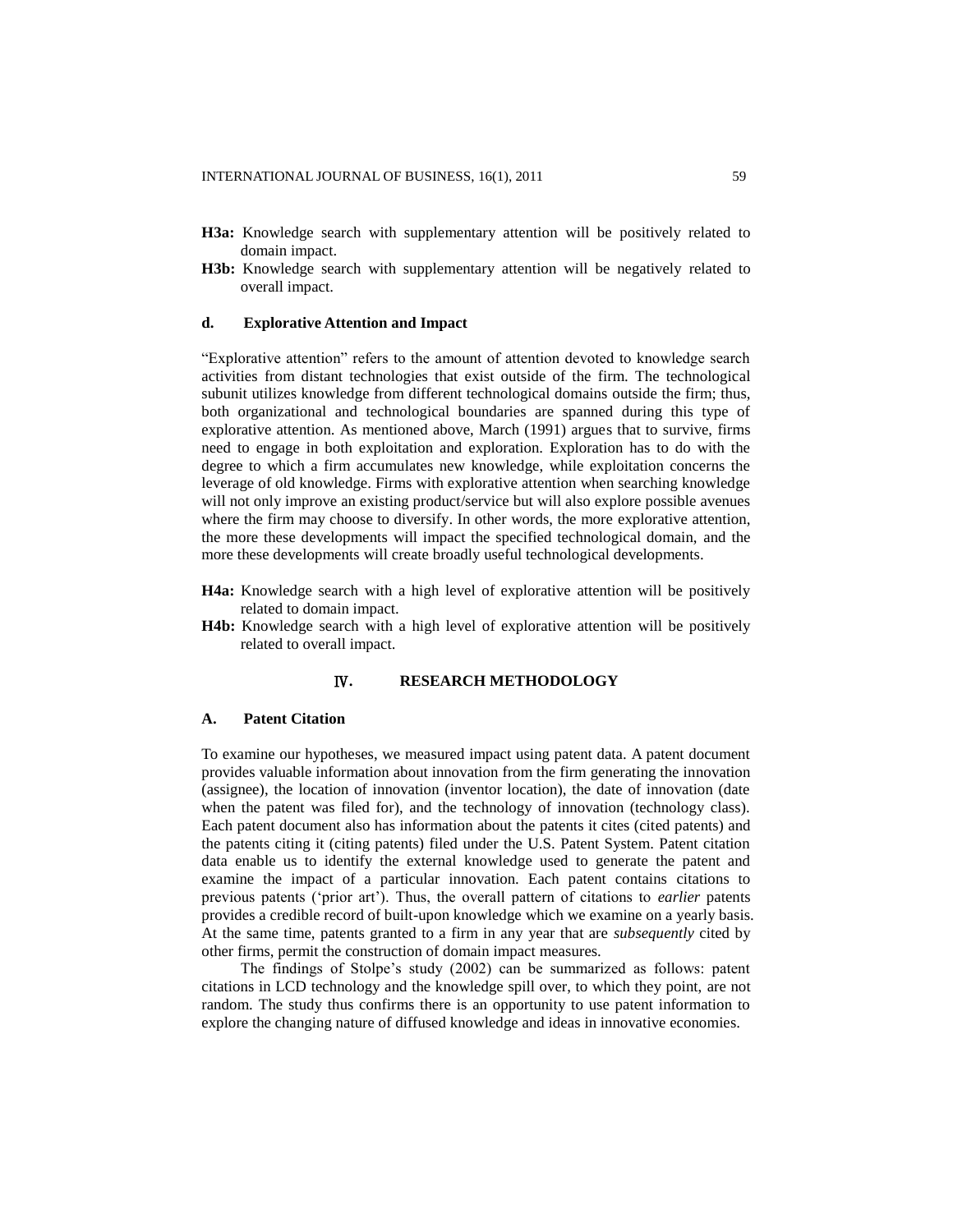# **B. Sample**

Thus, we began our data collection by establishing the patent classes that circumscribe liquid crystal display technology. The data for this study was taken from US patent class 349 "Liquid Crystal Cells, Elements and Systems". A total of 8584 patents were granted in this field between 1980~2001. To facilitate statistical analyses, we selected the leading 26 firms that accounted for almost 50 percent of the total patent activities. This focus trimmed our set of patents to 4493 patents issued by those firms. By sorting these 4493 patents, we were able to create a 22-year longitudinal record of the patenting activity in the liquid crystal display domain for each firm. For our final analyses, the unit of analysis was the firm-year. As each firm did not necessarily file patents in every year of the sample period, a total of 419 firm-year observations were analyzed. A distribution of the number of patents owned by each of these most-active firms along with the number of years in which each firm filed for patents is displayed in Table 1. Thus, the findings may be biased toward the experiences of large firms and should be interpreted accordingly.

|                                                               | Table 1 |  |  |
|---------------------------------------------------------------|---------|--|--|
| Distribution of patents and firm-year observations for sample |         |  |  |

| Firm                                            | <b>Total Patents</b> | Total Firm-Year |
|-------------------------------------------------|----------------------|-----------------|
| Canon Kabushiki Kaisha                          | 649                  | 21              |
| <b>Sharp Corporation</b>                        | 814                  | 21              |
| Hitachi Ltd.                                    | 319                  | 21              |
| Seiko Corporation                               | 289                  | 16              |
|                                                 | 168                  |                 |
| U.S. Philips Corp.                              | 245                  | 19              |
| Semiconductor Energy Laboratory                 |                      | 16              |
| Kabushiki Kaisha Toshiba                        | 243                  | 20              |
| Matsushita Electronics Corporation              | 207                  | 20              |
| Casio Computer, Ltd.                            | 120                  | 17              |
| Thomson Consumer Electronics, Inc.              | 79                   | 21              |
| <b>IBM</b>                                      | 43                   | 11              |
| Chisso Corp.                                    | 85                   | 19              |
| <b>NEC</b> Corporation                          | 216                  | 16              |
| Mitsubishi Denki K.K.                           | 77                   | 14              |
| The Secretary of State for defence              | 94                   | 17              |
| Fujitsu Ltd.                                    | 100                  | 13              |
| Fuji Photo Film Co. Ltd.                        | 101                  | 19              |
| Citizen Watch Co.                               | 80                   | 17              |
| Merck Patent GmbH                               | 114                  | 18              |
| Alps Electronic Co., Ltd.                       | 62                   | 17              |
| Sony Corporation                                | 26                   | 10              |
| Samsung Electronics Ltd.                        | 207                  | 12              |
| Eastman Kodak Company                           | 27                   | 13              |
| Sanyo Electric Co., Ltd.                        | 9                    | 4               |
| Nitto Denki Corporation                         | 28                   | 9               |
| <b>Industrial Technology Research Institute</b> | 45                   | 9               |
| Dai Nippon Printing Co. Ltd.                    | 46                   | 9               |
| Total                                           | 4493                 | 419             |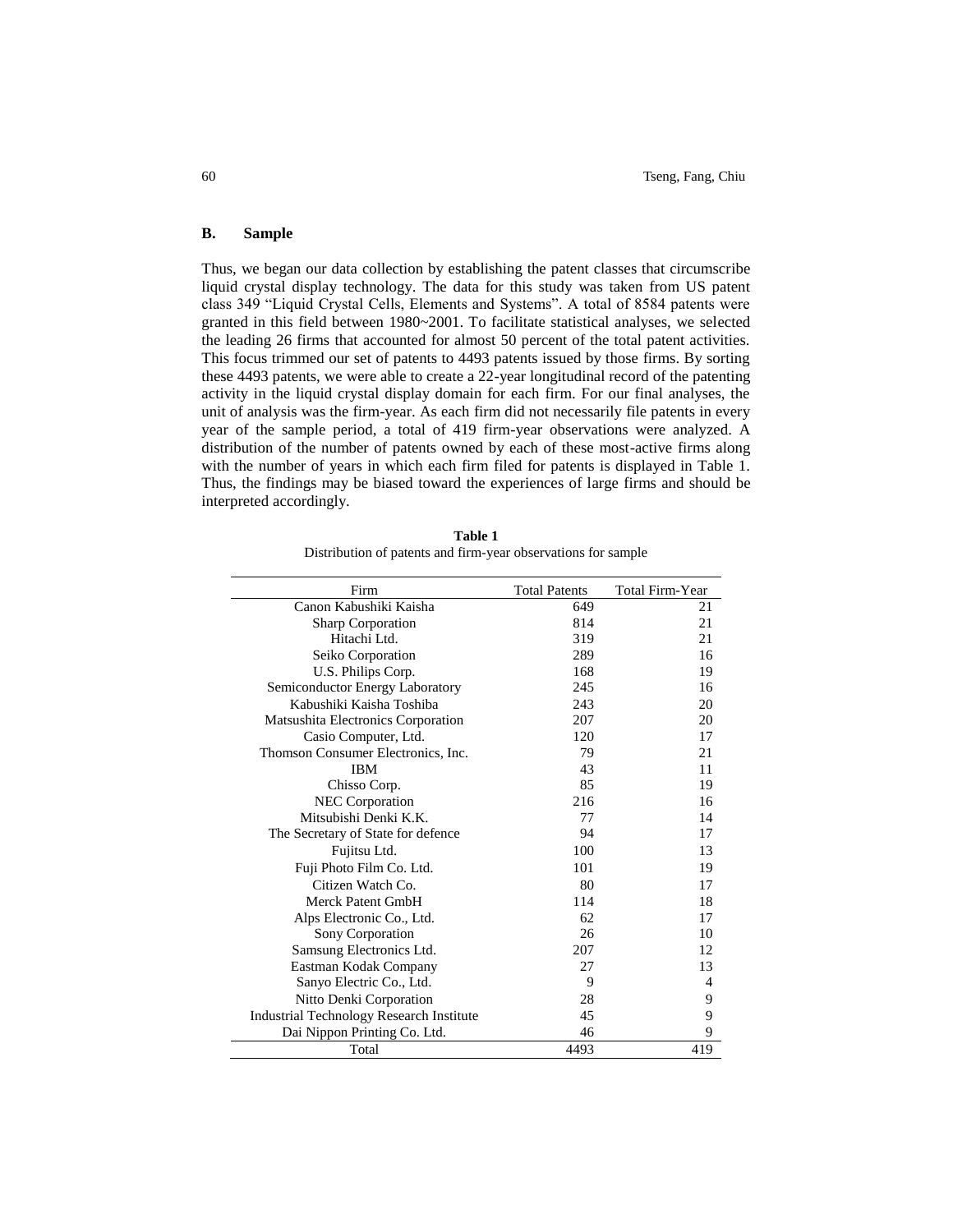There are a number of limitations to using patent citation data to capture innovation or the external knowledge utilized. First, patents are a partial measure of organizational knowledge production and external knowledge utilization: they may capture codified knowledge flows but not necessarily tacit knowledge (such as that embedded in organizational routines). However, Mowery et al. (1996) point out that codified knowledge flows (represented by patents) and tacit knowledge flows are closely linked and complementary to each other. Another potential drawback in using patent data is that patenting itself is a strategic choice; not all technological innovations may be patented. However, the nature of competition in the industry encourages the active patenting of innovations. The use of patent data is very appropriate in the liquid crystal display industry because patents form the intellectual capital of the industry (Ernst and Young, 1993; Shan and Song, 1997). Thus, despite some limitations associated with the use of patent data, the uniformity and availability of the data have led to their increasing use in strategic management research aiming to capture organizational innovations and external knowledge utilization (Ahuja, 2000; Rosenkopf and Nerkar, 2001; Sorensen and Stuart, 2000; DeCarolis and Deeds, 1999).

#### **C. Variables**

The descriptive statistics and correlations of all variables of interests are shown in Table 2.

#### **a. Dependent Variables**

#### **1. Domain Impact**

We measured the impact of firm i's patents in year t on subsequent technological evolution by tracking all patents that cited the focal patents. For each firm i in each year t, we took the set of liquid crystal patents and performed a search to find all patents citing the focal patents over the subsequent five years. The domain impact for firm i in year t equals the number of citations from liquid crystal display patents (that is, citing patents classified in any of our initial liquid crystal display subclasses) received by firm i's patents granted in year t.

# **2. Overall Impact**

Overall impact is the total number of citations from non-LCD patents received by firm i's patents granted in year t. For both of these measures, self-citations were excluded. Since both types of impact are likely to correlate with the total number of patents issued by the firm during that year, we controlled for this annual number of patents in our analyses.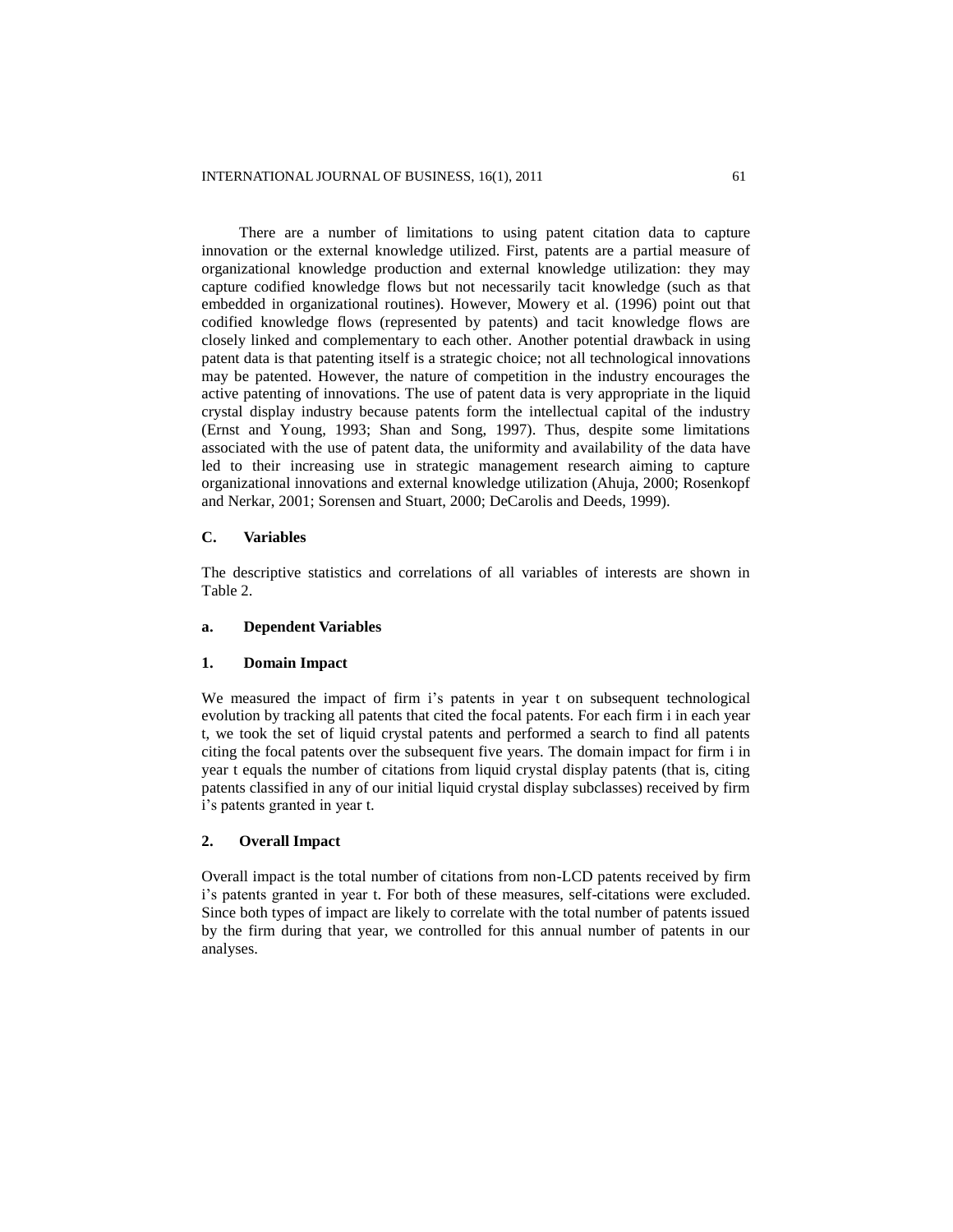62 Tseng, Fang, Chiu

| $N = 419$                     | Mean    | Std.<br>Deviation |             | 2           | 3                           | $\overline{4}$                                                        | 5                   | 6 | 7                      | 8     |
|-------------------------------|---------|-------------------|-------------|-------------|-----------------------------|-----------------------------------------------------------------------|---------------------|---|------------------------|-------|
| 1. Patent Count               | 11      | 14.6448           | 1.000       |             |                             |                                                                       |                     |   |                        |       |
| 2. Citation Age               | 4.8967  | 1.5463            | $0.2214***$ | 1.000       |                             |                                                                       |                     |   |                        |       |
| 3. Exploitative Attention     | 5.3053  | 13.4104           | $0.6960**$  | $0.1261$ ** | 1.000                       |                                                                       |                     |   |                        |       |
| 4. Complementary<br>Attention | 10.1818 | 38.6424           | $0.5939**$  |             | $0.1912^{**}$ $0.7179^{**}$ | 1.000                                                                 |                     |   |                        |       |
| 5. Supplementary<br>Attention | 17.1794 | 23.3466           | $0.8097***$ | $0.1576**$  | $0.6647***$                 | $0.3330**$                                                            | 1.000               |   |                        |       |
| 6. Explorative<br>Attention   | 44.2004 | 70.8377           | $0.9299**$  | $0.2659***$ |                             | $0.5645$ ** $0.5561$ **                                               | $0.6610^{**}$ 1.000 |   |                        |       |
| 7. Overall Impact             | 42.3123 | 56.1921           | $0.9369**$  | $0.2314***$ |                             | $0.6396^{**}$ $0.5055^{**}$ $0.7192^{**}$ $0.7721^{**}$               |                     |   | 1.000                  |       |
| 8. Domain Impact              | 35.1748 | 68.6001           | $0.8587***$ |             |                             | $0.1525^{**}$ $0.4662^{**}$ $0.3748^{**}$ $0.6029^{**}$ $0.8555^{**}$ |                     |   | $0.6189$ <sup>**</sup> | 1.000 |

**Table 2** Descriptive statistics and correlation matrix

\* All coefficients are significant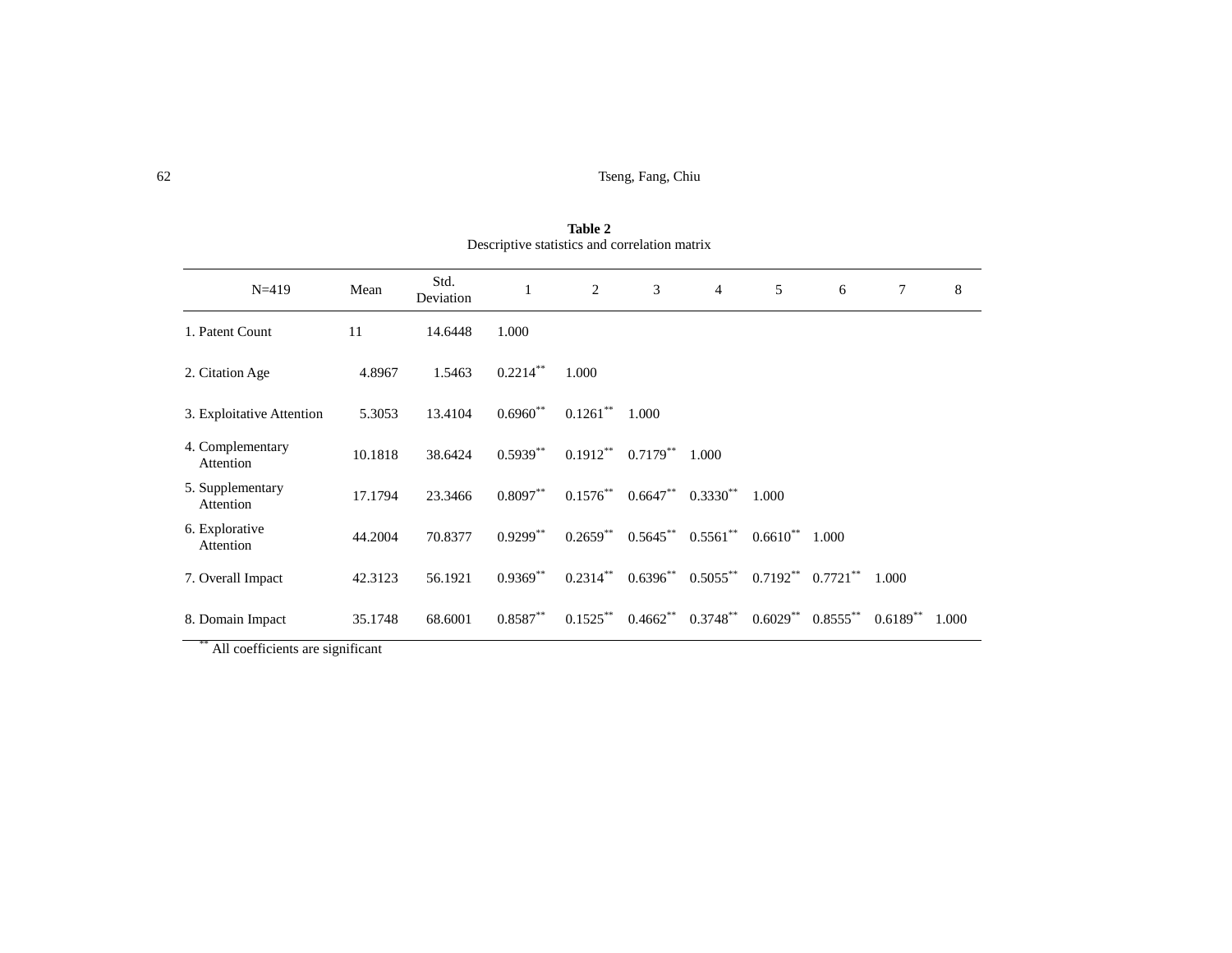# **b. Independent Variables**

#### **1. Attention**

We classified the types of attention based on the knowledge search activities of firm i in year t by classifying and tabulating all citations included in the firm"s LCD patents in year t. Note that these citations are for patents issued earlier than the focal patents during year t. Each citation to another patent was traced to determine if the built-upon patent was assigned to the same firm, and whether the built-upon patent was classified in one of our LCD technology classes. This classification enabled the construction of several variables, each of which is denoted in Figure 3. The four cells correspond to the four types of attention: exploitative, complementary, supplementary, and explorative. Each citation was tabulated into only one of these four cells. Summing the rows yielded a count of the total number of citations by firm i in year t both to LCD technology and non-LCD technology. Similarly, summing the columns yielded counts of the total number of self-citations by firm i in year t as well as the total number of non self-citations. The grand total represents the total number of citations made by firm i"s optical disk patents in year t. Due to the additive nature of all the exploration variables, we controlled for total citations in all regressions to reduce the correlation between these measures. As such, the reported correlations in Table 2 represent partial correlations.

| Complementary<br><b>Attention</b>       | <b>Explorative</b><br><b>Attention</b>   | <b>Non-LCD Citations</b> |
|-----------------------------------------|------------------------------------------|--------------------------|
| <b>Exploitative</b><br><b>Attention</b> | <b>Supplementary</b><br><b>Attention</b> | <b>LCD</b> Citations     |
| <b>Self Citations</b>                   | <b>Non-Self Citation</b>                 | <b>Total Citations</b>   |

**Figure 3** Relationships between attention variables

# **c. Control Variables**

# **1. Patent Count**

*Ceteris paribus*, patents granted in earlier years are likely to have more citations than patents granted in later years as they are at risk for citations during a longer time period. We controlled for this bias by using a patent count variable. The total patents for which firms were granted in each year from 1980~2001 were controlled.

# **2. Citation Age**

We included a measure of the average age for all citations made in each year by each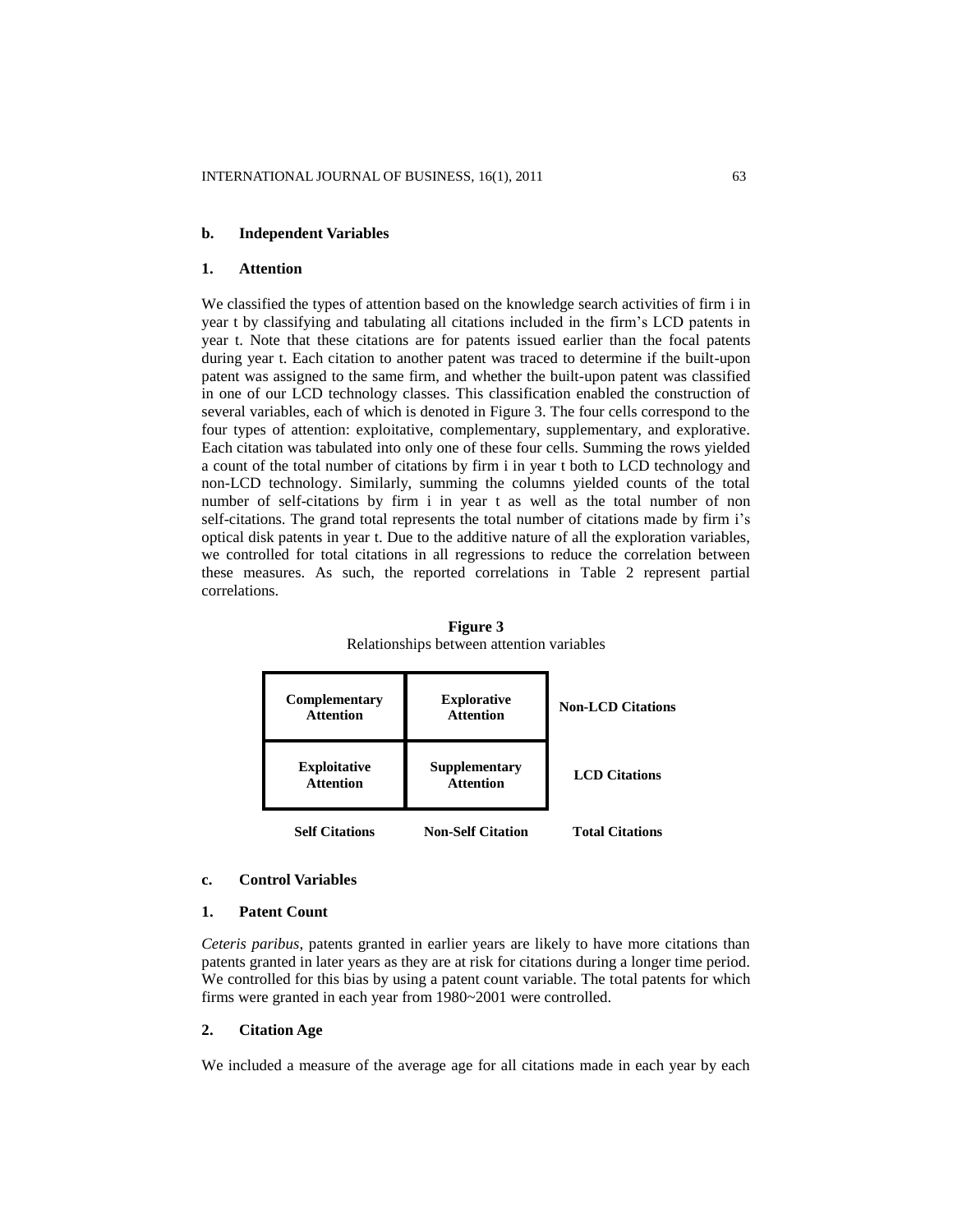firm. This measure is intended as a control, because the tendency for patents with older citations to generate less impact has been noted (Sorenson and Stuart, 2000); this measure may serve as a proxy for competence traps.

# **3. Analyses**

Since our dependent variable was a non-negative count variable with over dispersion, the Negative Binominal models were employed for this situation (Hausman, Hall, and Griliches, 1984). Our panel data covered 26 firms over 22 years; the patent count and citation age for each firm-year were employed to control the variance across firms and years in the sample period.

Recall that we had missing observations in years where firms did not patent because there were no citations with which to construct the independent variables. As a test, we generated pseudo observations for the 419 non-patent firm-years by setting all citation-related counts to zero and the average citation age to its maximum value. The results were not considerably different.

# Ⅴ**. EMPIRICAL RESULTS**

# **A. Hypothesis Testing**

| Variable<br>Description    | Model 1                | Model 2                     | Model 3                | Model 4       | Model 5                        |
|----------------------------|------------------------|-----------------------------|------------------------|---------------|--------------------------------|
| <b>Patent Count</b>        | $0.867^{\ast\ast\ast}$ | $1.048^{\ast\ast\ast}$      | $1.067^{\ast\ast\ast}$ | $1.362^{***}$ | $1.091^{\ast\ast\ast}$         |
| Citation Age               | $-0.039$               | $-0.047**$                  | $-0.038$               | $-0.03$       | $-0.043***$                    |
| Exploitative<br>Attention  |                        | $-0.257***$                 | $-0.188***$            | $-0.006$      | 0.020                          |
| Complementary<br>Attention |                        |                             | $-0.117***$            | $-0.293***$   | $-0.293***$                    |
| Supplementary<br>Attention |                        |                             |                        | $-0.394***$   | ***<br>$-0.341$                |
| Explorative<br>Attention   |                        |                             |                        |               | $0.230^\ast{}^{\ast}{}^{\ast}$ |
| N                          | 419                    | 419                         | 419                    | 419           | 419                            |
| Log Likelihood             | $-1556.3055$           | $-1545.907$<br>$\mathbf{Q}$ | $-1544.004$            | -1543.7407    | -1543.1598                     |
| Chi-square                 | $562.22***$            | $675.62^{\ast\ast\ast}$     | $697.00^\ast$          | $685.63***$   | $686.29***$                    |

**Table 3** Negative binomial regression of searching behaviour on domain impact  $(n = 419)$ 

 $p<0.1$ ,  $p<0.05$ ,  $p<0.01$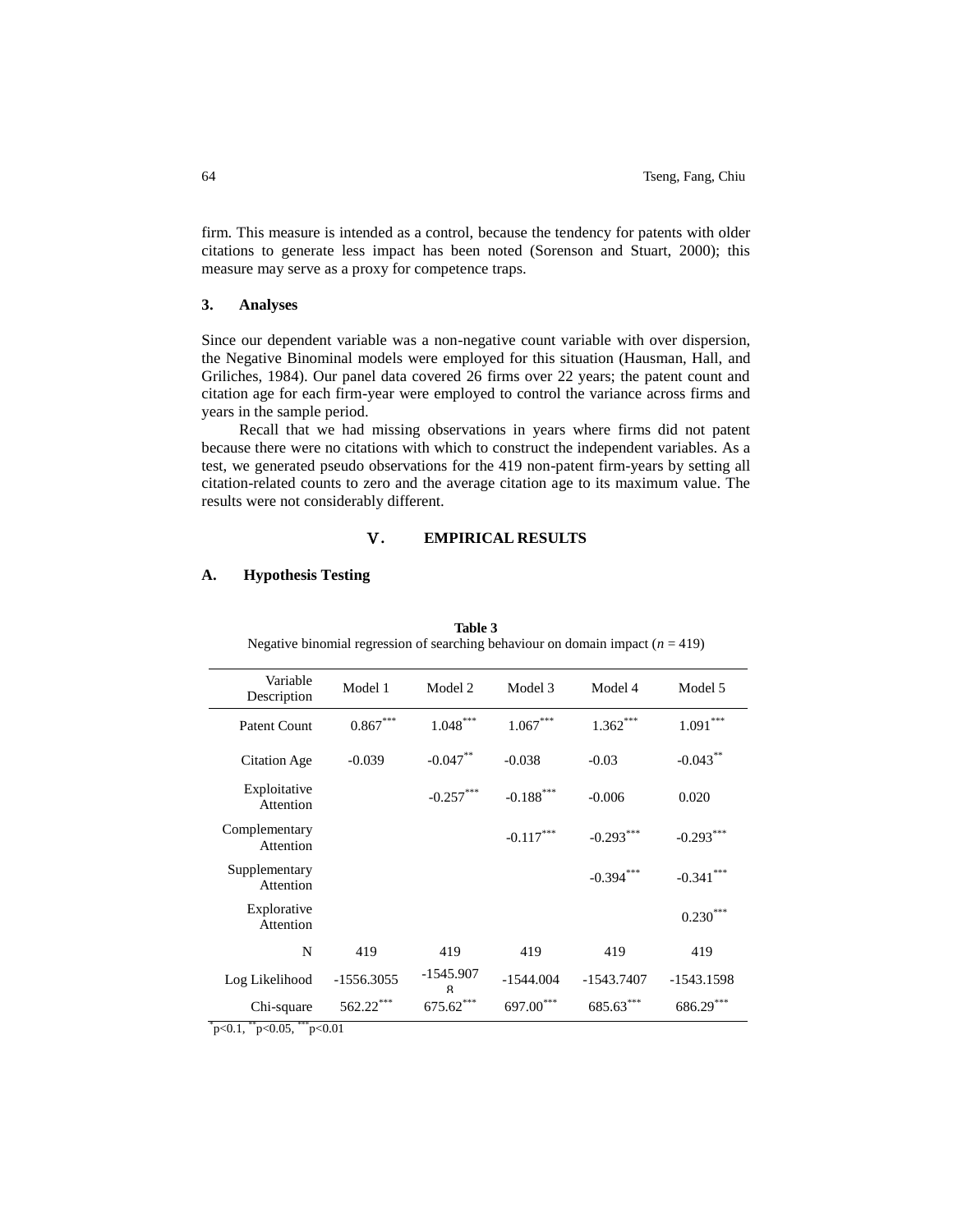Table 3 and Table 4 report the results of the regression analysis on the effects of knowledge search attention on domain impact. In summation, our hypotheses: H2a, H4a, and H4b were supported. Knowledge search with complementary attention is positively related to overall impact (H2a) and knowledge search with explorative attention is positively related to domain impact and overall impact (H4a and H4b).

In Table 3, Model 1 is the baseline equation containing the control variables. In Model 2, we included exploitative attention. A significantly negative coefficient on this variable indicates that when firms allocate only exploitative attention, the knowledge searching focus will have a negative influence on domain impact. In Model 3, we simultaneously included exploitative attention and complementary attention. A significant coefficient for these two variables, respectively, indicates that when firms allocate exploitative attention and complementary attention, the knowledge searching focus will have a negative influence on domain impact. In Models 4 and 5, we also determined that H2a and H4a were supported, and others were not. In Table 3, we found an unexpected result with a significantly negative coefficient for the supplementary attention variable, showing that knowledge search with supplementary attention has a negative impact on the specified technological domain rather than a positive impact on the specified technological domain as predicted by our hypothesis  $\bar{3}a^1$ .

| Variable<br>Description    | Model 1                 | Model 2                    | Model 3                 | Model 4                    | Model 5                |
|----------------------------|-------------------------|----------------------------|-------------------------|----------------------------|------------------------|
| Patent Count               | $0.815^{\ast\ast\ast}$  | $0.726\sp{*}{^\ast\sp{*}}$ | $0.736\overset{***}{ }$ | $0.652\sp{*}{^\ast\sp{*}}$ | $0.427^{\ast\ast\ast}$ |
| Citation Age               | $0.051$ *               | $0.055***$                 | $0.059^{**}$            | $0.057***$                 | $0.047$ *              |
| Exploitative<br>Attention  |                         | $0.127***$                 | $0.163***$              | $0.112***$                 | $0.133***$             |
| Complementary<br>Attention |                         |                            | $-0.06$                 | $-0.010$                   | $-0.010$               |
| Supplementary<br>Attention |                         |                            |                         | $0.111^{\ast\ast\ast}$     | $0.155***$             |
| Explorative<br>Attention   |                         |                            |                         |                            | $0.191***$             |
| N                          | 419                     | 419                        | 419                     | 419                        | 419                    |
| Log Likelihood             | $-1686.1882$            | $-1685.3812$               | $-1681.6623$            | $-1677.3274$               | $-1677.2025$           |
| Chi-square                 | $294.56^{\ast\ast\ast}$ | $298.26***$                | $321.45^{\ast\ast\ast}$ | $324.63***$                | $325.13***$            |

**Table 4** Negative binomial regression of searching behavior on overall impact  $(n = 419)$ 

 $p<0.1$ ,  $p<0.05$ ,  $p<0.01$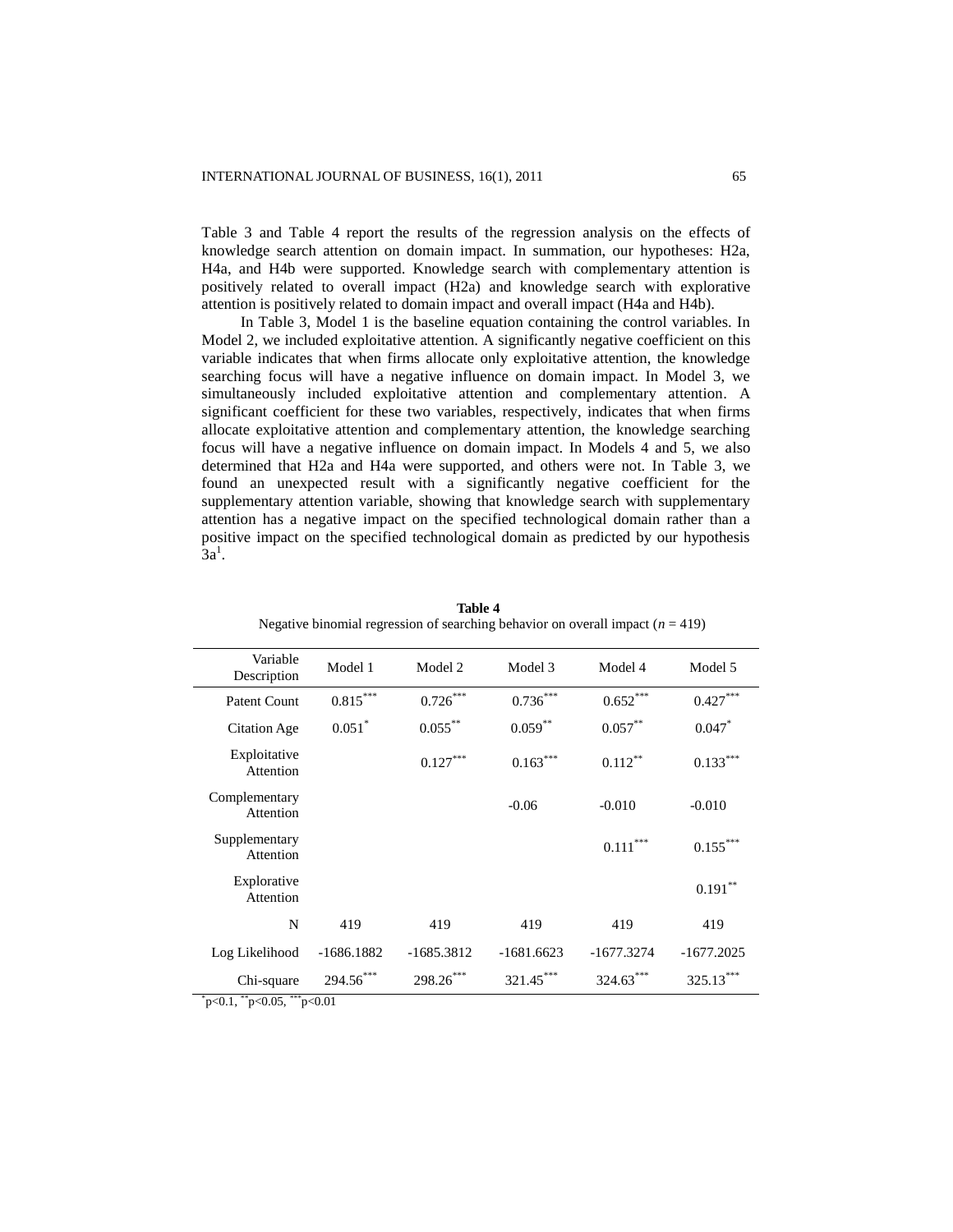In Table 4, Model 2, we included exploitative attention. A significantly positive coefficient for this variable indicates that when firms allocate only exploitative attention, the knowledge searching focus will have a positive influence on overall impact. In Model 3, we simultaneously included exploitative attention and complementary attention. A significantly positive coefficient on the exploitative attention indicates that when firms allocate exploitative attention and complementary attention, the exploitative attention will have a positive influence on overall impact. In Models 4 and 5, however, only 4b was supported, and others were not. In summary, we found an unexpected result with a significantly positive coefficient for the supplementary attention variable, indicating that knowledge search with supplementary attention positively creates broadly useful technological developments rather than negatively impacts the specified technological domain as predicted by our hypothesis  $3b^2$ .

# Ⅵ**. IMPLICATIONS AND DISCUSSIONS**

This paper studies firms" knowledge search behaviours for innovation in terms of attention-based view (ABV). Attention-based theories of the firm (Simon, 1947; Ocasio, 1997) suggest that managerial attention is the most precious resource of an organization and that the decision to allocate attention to particular activities is a key to explain why some firms are able to both adapt to changes in their external environment and to introduce new products and processes. In response to this theory, we collected a longitudinal patent data of 26 major LCD manufacturers from 1980 to 2001 for empirical study and provided two pieces of evidence for the knowledge searching activities of firms in the liquid crystal display industry. First, knowledge search for firms using complementary attention correlates negatively to domain impact. Second, knowledge search for firms using explorative attention correlates positively to both domain impact and overall impact.

What do these results imply for the innovation searching activities of firms? According to our results, a manager is required to concentrate his/her energy and efforts while allocating the correct amount of attention when searching for knowledge in order to achieve a firm"s sustained innovation success. Our results imply two practical insights.

First, managers should not allocate the amount of attention devoted to scanning technologically distant knowledge residing within the firm, since our empirical results indicate that the more complementary attention a firm uses, the lower innovative competence for the firm to influence in a specific technological arena. On the other hand, managers should allocate the amount of attention devoted to knowledge search activities from distant technologies that exist outside of the firm, since the more explorative attention a firm uses, the higher innovative competence for the firm to influence in a specific technological arena and to create broadly useful technological developments. Therefore, our results strongly suggest that searching for knowledge across a variety of organizational and technological boundaries, managers should pay their attention to the appropriate channels that help firms gain and explore innovative opportunities.

In addition to practical implications, this study makes two contributions to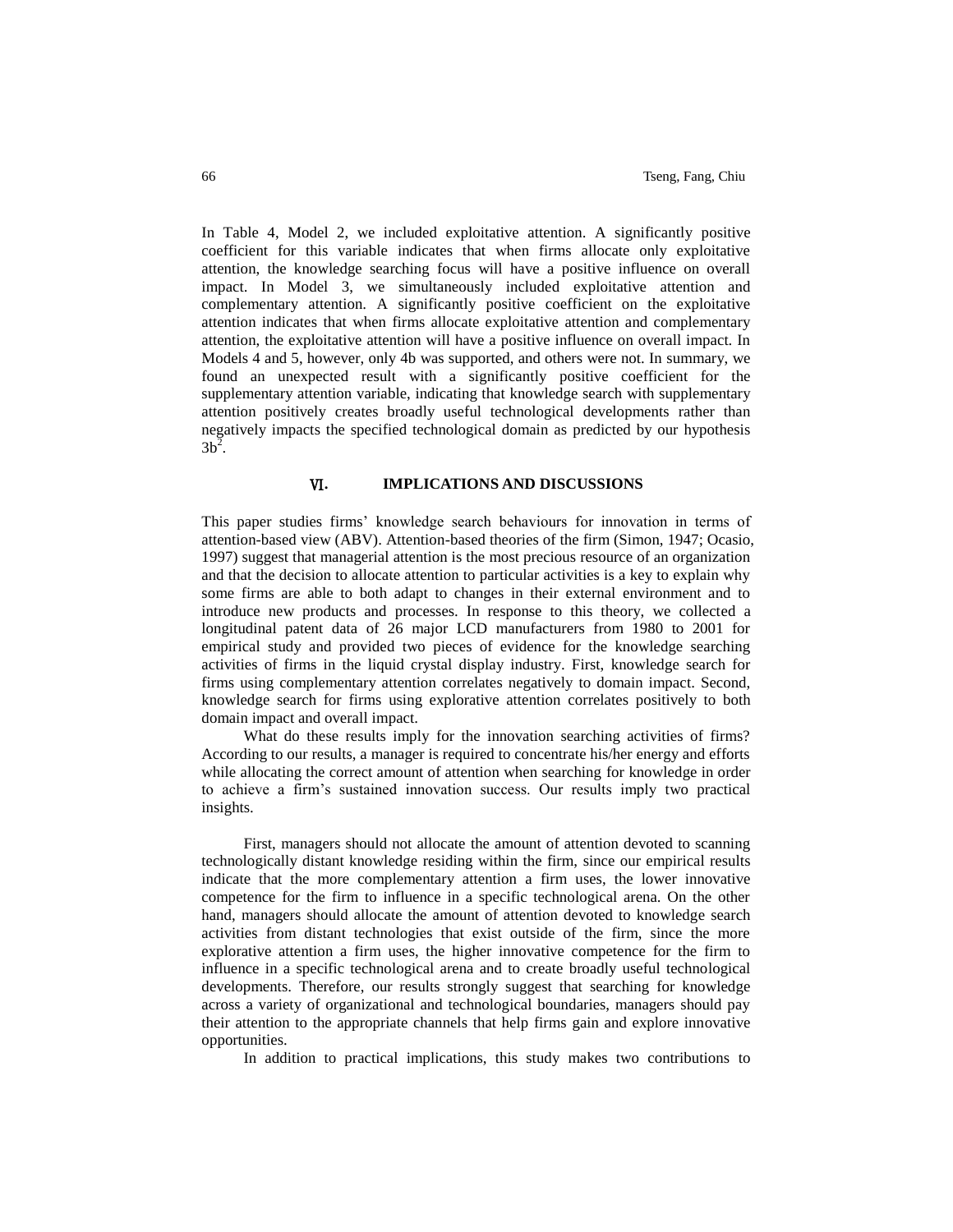organizational research. First, Gavetti and Levinthal (2000) conceptualized the forward-looking search model as cognitive-based; i.e., decision makers have mental models of the future and believe in certain links between choice of action and the subsequent outcome of actions. Since Gavetti and Levinthal"s theory does not specify how organizations interpret the cognitive representation and translate it into actual behaviour, Chen (2008) develops a behavioural forward-looking search model by incorporating prospect theory, organizational risk literature, and the logic of the behavioural theory of the firm. However, previous studies have not fully explored how firms" search behaviours may be heterogeneous when managers" attention for innovations is different. We bridged this gap by integrating an attention-based view (ABV) to introduce a typology of knowledge search behaviours that recognize the managers" attention allocation between organizational boundary knowledge and technological boundary knowledge. Moreover, we used patent citation data from global liquid crystal display (LCD) firms to empirically explore how these four types of knowledge search attention affect firms" innovative competence. Second, we made contribution to the "attention markets" in organizations (Dutton and Ashford, 1993; Hansen and Haas, 2001; Ocasio, 1997). We provided a reasonable operationalization of attention in a knowledge search context. Despite the considerable amount of research on attention management in recent years, there have been few serious attempts to operationalize the core constructs. This paper thus provided an example of operationalizing knowledge search attention and extended existing knowledge on knowledge search for innovation in the LCD firms.

This study has two main limitations that we should acknowledge. The first limitation is that patent data can only track the exploration patterns of innovation successful enough to have resulted in patents. Firms certainly undertake exploratory activities that do not result in granted patents. Detailed, painstaking fieldwork should be undertaken to determine whether this unmeasured activities could bias our results. On the other hand, we recognize that our study, limited to a single technology focus, may not be fully generalized. Our results are more likely to apply in high-technology contexts where the technology, like liquid crystal display, is systemic. In systemic contexts, knowledge-building evolves hand in hand with the socio-technical coalitions that shape technological evolution. Stronger regulatory contexts may also moderate the relationship between knowledge search attention and innovative competence. Future efforts to compare and contrast these behaviours in varying technological contexts will be fruitful.

# **ENDNOTES**

- 1. This unexpected result indicates that the innovative competence of a firm to influence in a specific technological arena is not easy as to create broadly useful technological developments, since firms with the aim to develop radical innovations are obviously not able to develop all knowledge internally, but they have to strongly rely on complementary external sources.
- 2. Please refer to footnote 1.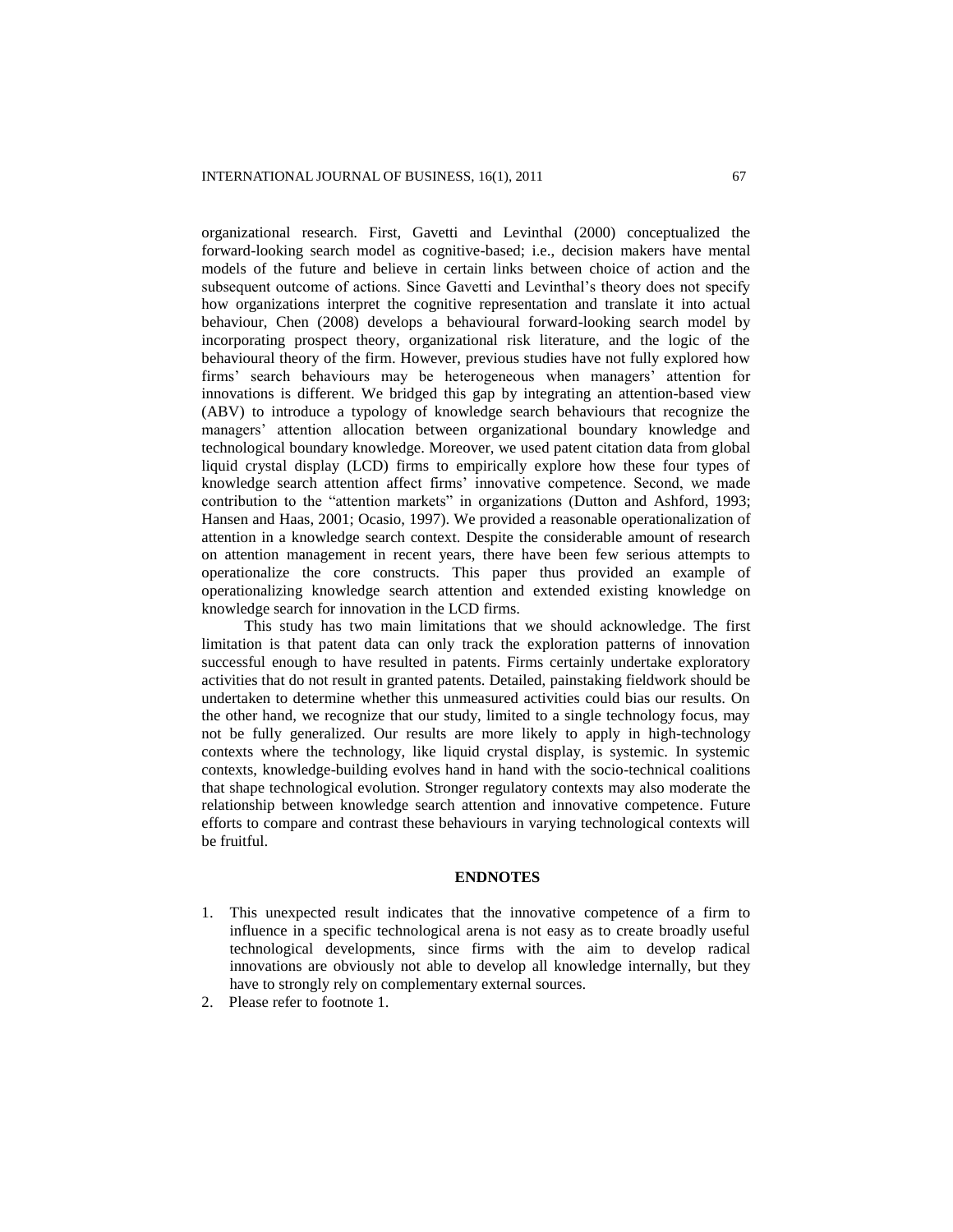#### **REFERENCES**

- Ahuja, G., 2000, "Collaboration, Networks, Structural Holes, and Innovation: A Longitudinal Study," *Administrative Science Quarterly,* 45(3), 425–455.
- Barney, J., 1991, "Firm Resources and Sustained Competitive Advantage," *Journal of Management,* 17(1), 99-121.
- Bouquet, C., J. Birkinshaw, 2008, "Weight versus Voice: How Foreign Subsidiaries Gain Attention from Corporate Headquarters," *Academy of Management Journal,*  51(3), 577-601.
- Bogner, W., and P. Bansal, 1998, *Integration of Technological Knowledge and the Creation of Competitive Advantage in Knowledge-Based Industries*. In Hitt, M., Ricart, J. and Nixon, R. (Eds), *Managing Strategically in an Interconnected World*. London: John Wiley and Sons, 167–184.
- Brown, S.L., and K.M. Eisenhardt, 1995, "Product Development: Past Research, Present Findings, and Future Directions," *Academy of Management Review*, 20(2), 343-378.
- Chen, W.R., 2008, "Determinants of Firms" Backward and Forward Looking R&D Search Behavior," *Organization Science*, 19(4), 609-622.
- Cho, T.S., and D.C. Hambrick, 2006, "Attention as the Mediator between Top Management Team Characteristics and Strategic Change: the Case of Airline Deregulation," *Organization Science,* 17(4), 453–469.
- Cohen, W., and D. Levinthal, 1990, "Absorptive Capacity: a New Perspective of Learning And Innovation," *Administrative Science Quarterly,* 35(1), 128–152.
- Cyert, R. and J. March, 1963, *A Behavioral Theory of the Firm,* Englewood Cliffs, NJ: Prentice-Hall.
- Daft, R.L. and K.E. Weick, 1984, "Toward a Model of Organizations as Interpretation Systems", *Academy of Management Review*, 9(2), 284-95.
- DeCarolis, D. and D. Deeds, 1999, "The Impact of Stocks and Flows of Organizational Knowledge on firm performance: an empirical investigation of the Biotechnology Industry," S*trategic Management Journal,* 20(10), 953–968.
- Dutton, J. E., E.J. Walton, and E. Abrahamson, 1989, "Important Dimensions of Strategic Issues: Separating the Wheat from The Chaff," *Journal of Management Studies,* 26(4), 379–396.
- Dutton, J.E., and S.J. Ashford, 1993, "Selling Issues to Top Management," *Academy of Management Review*, 18(3), 397–428.
- Ernst and Young, 1993, *Biotech 93* Arthur Young High Technology Group: San Francisco, CA.
- Fiske, S. T., and Taylor, S, 1984, *Social Cognition,* New York: Random House.
- Freeman, C., and L. Soete, 1997, *The Economics of Industrial Innovation*, MIT Press, Cambridge, MA.
- Gavetti, G., and D.A. Levinthal, 2000, "Looking Forward and Looking Backward: Cognitive and Experimental Search," *Administrative Science Quarterly*, 45(1), 113-137.
- Grant, R., 2002, *Contemporary Strategy Analysis: Concepts, Techniques, Applications*, 4 th edition. Oxford: Blackwell.
- Greve, H. R., 2003, "A Behavioral Theory of R&D Expenditures and Innovation: Evidence from Shipbuilding," *Academy of Management Journal,* 46(6), 685–702.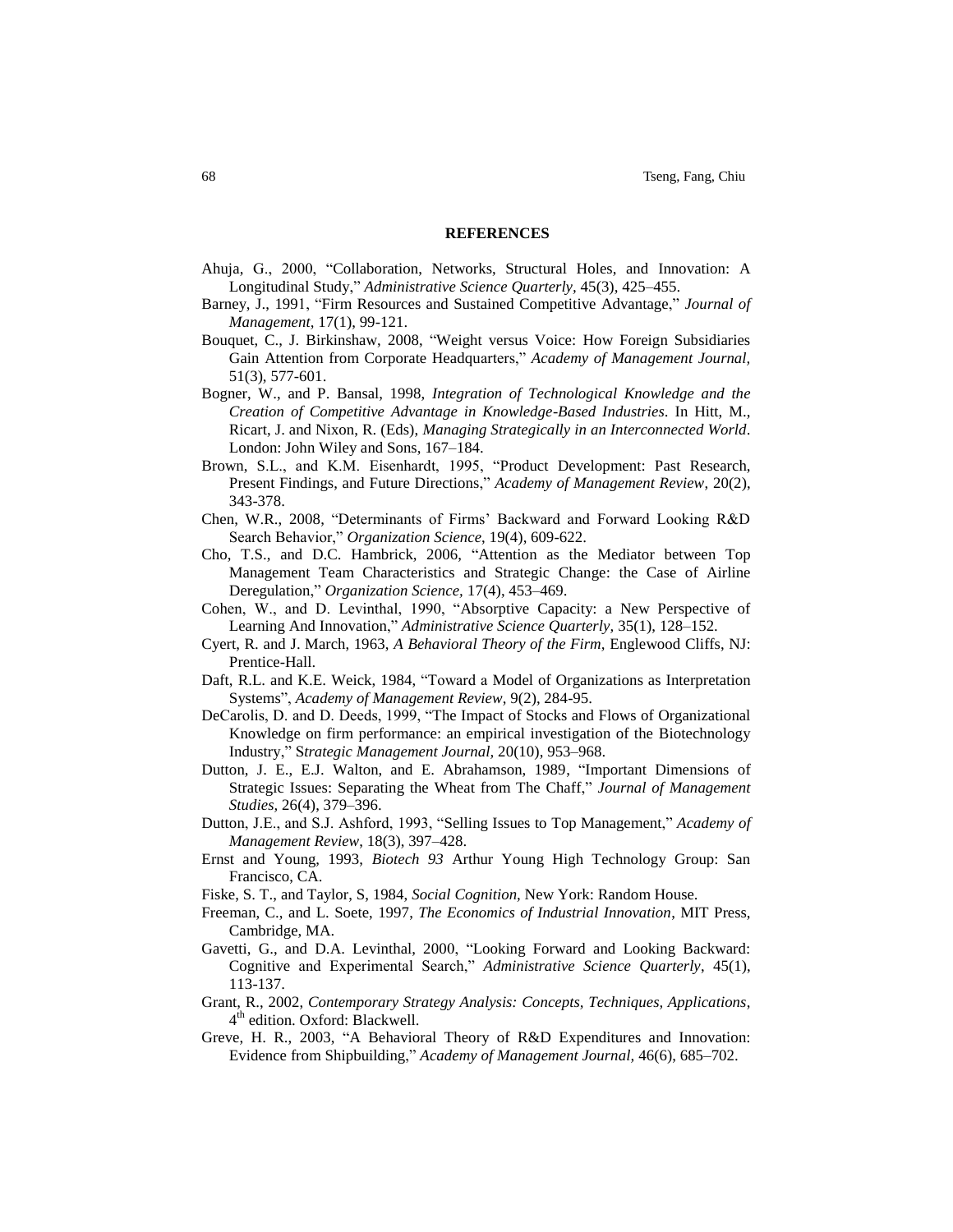- Hansen, M.T., and M.R. Haas, 2001, "Competing for Attention in Knowledge Markets: Electronic document Dissemination in a Management Consulting Company," *Administrative Science Quarterly,* 46(1), 1–28.
- Hausman, J., B. Hall, and Z. Griliches, 1984, "Econometric Models for Count Data with an Application to the Patents–R&D relationship," *Econometrica,* 52(4), 909–938.
- Henderson, R. M., and K.B. Clark, 1990, "Architectural Innovation: The Reconfiguration of Existing Product Technologies and the Failure of Established Firms," *Administrative Science Quarterly,* 35(1), 9–30.
- Huber, G., 1991, "Organizational Learning: The Contributing Processes and a Review of the Literatures," *Organization Science,* 2(1), 88-115.
- Jones, B. D., and F.R. Baumgartner, 2005, *The Politics of Attention: How Government Prioritizes Problem,* Chicago: University of Chicago Press.
- Katila, R., 2002, "New Product Search over Time: Past Ideas in Their Prime?" *Academy of Management Journal,* 45(5), 995–1010.
- Katila, R. and G. Ahuja, 2002, "Something Old, Something New: a Longitudinal Study of Search Behavior and New Product Introduction," *Academy of Management Journal,* 45(6), 1183–1194.
- Koput, K.W., 1997, "A chaotic model of innovative search: Some Answers, Many Questions," *Organization Science*, 8(5), 528–542.
- Laursen, K., and A. Salter, 2006, "Open for Innovation: the Role of Openness in Explaining Innovation Performances among U.K. Manufacturing Firms," *Strategic Management Journal*, 27(2), 131–150.
- Leonard-Barton, D., 1992, "Core capabilities and core rigidities: a paradox in Managing New Product Development," *Strategic Management Journal*, special issue 13, 111–126.
- Levitt, B., and J.G. March, 1988, "Organizational Learning," *Annual Review of Sociology,*14, 319–340.
- Makadok, R., and G. Walker, 1996, "Search and Selection in the Money Market Fund Industry," *Strategic Management Journal*, special issue 17, 39-54.
- March, J., 1991, "Exploration and Exploitation in Organizational Learning," *Organization Science,* 2(1), 71-87.
- Miller,C., L.Burke, and W. Glick, 1998, "Cognitive diversity among upper-echelon executives: Implications for Strategic Decision Process," *Strategic Management Journal*, 19(1), 39-58.
- Mowery, D.C., J.E. Oxley, and B.S. Silverman, 1996, "Strategic Alliances and Interfirm Knowledge Transfer," *Strategic Management Journal*, special issue 17, 77–91.
- Nelson, R., and S. Winter, 1982, *An Evolutionary Theory of Economic Change*, Cambridge, MA: Harvard University Press.
- Nerkar, A., and P.W. Roberts, 2004, "Technological and Product-Market Experience and the Success of New Product Introductions in the Pharmaceutical Industry," *Strategic Management Journal,* 25(8-9), 779–799.
- Ocasio, W., 1997, "Towards an Attention-Based View of the Firm," *Strategic Management Journal*, special issue 18, 187–206.
- Ocasio, W., and J. Joseph, 2005, "An Attention-Based Theory of Strategy Formulation: Linking Micro- and Macro Perspectives in Strategy Processes," *Advances in*